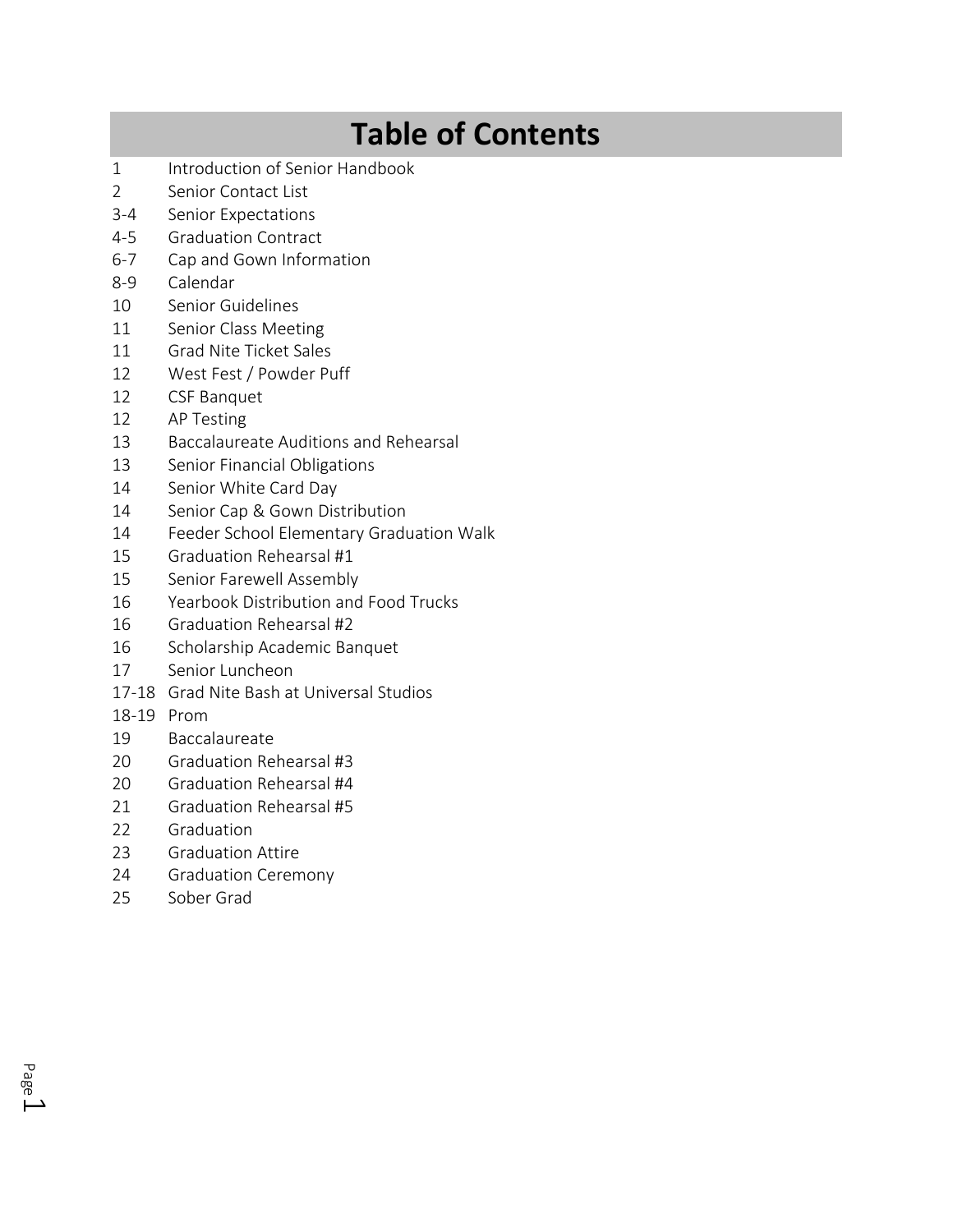## **Senior Contact List**

| <b>Principal Office</b>                    |  |
|--------------------------------------------|--|
|                                            |  |
| <b>Deputy Principal Office</b>             |  |
|                                            |  |
| <b>Activities Office</b>                   |  |
|                                            |  |
| <b>Athletics Office</b>                    |  |
|                                            |  |
| <b>Baccalaureate Committee</b>             |  |
|                                            |  |
|                                            |  |
|                                            |  |
| <b>Counseling Center</b>                   |  |
|                                            |  |
|                                            |  |
|                                            |  |
|                                            |  |
|                                            |  |
|                                            |  |
|                                            |  |
| <b>Graduation Products/Cap &amp; Gowns</b> |  |
|                                            |  |
| <b>Sober Grad</b>                          |  |
|                                            |  |
|                                            |  |
| <b>Transcripts</b>                         |  |

Maureen Clark 327-2487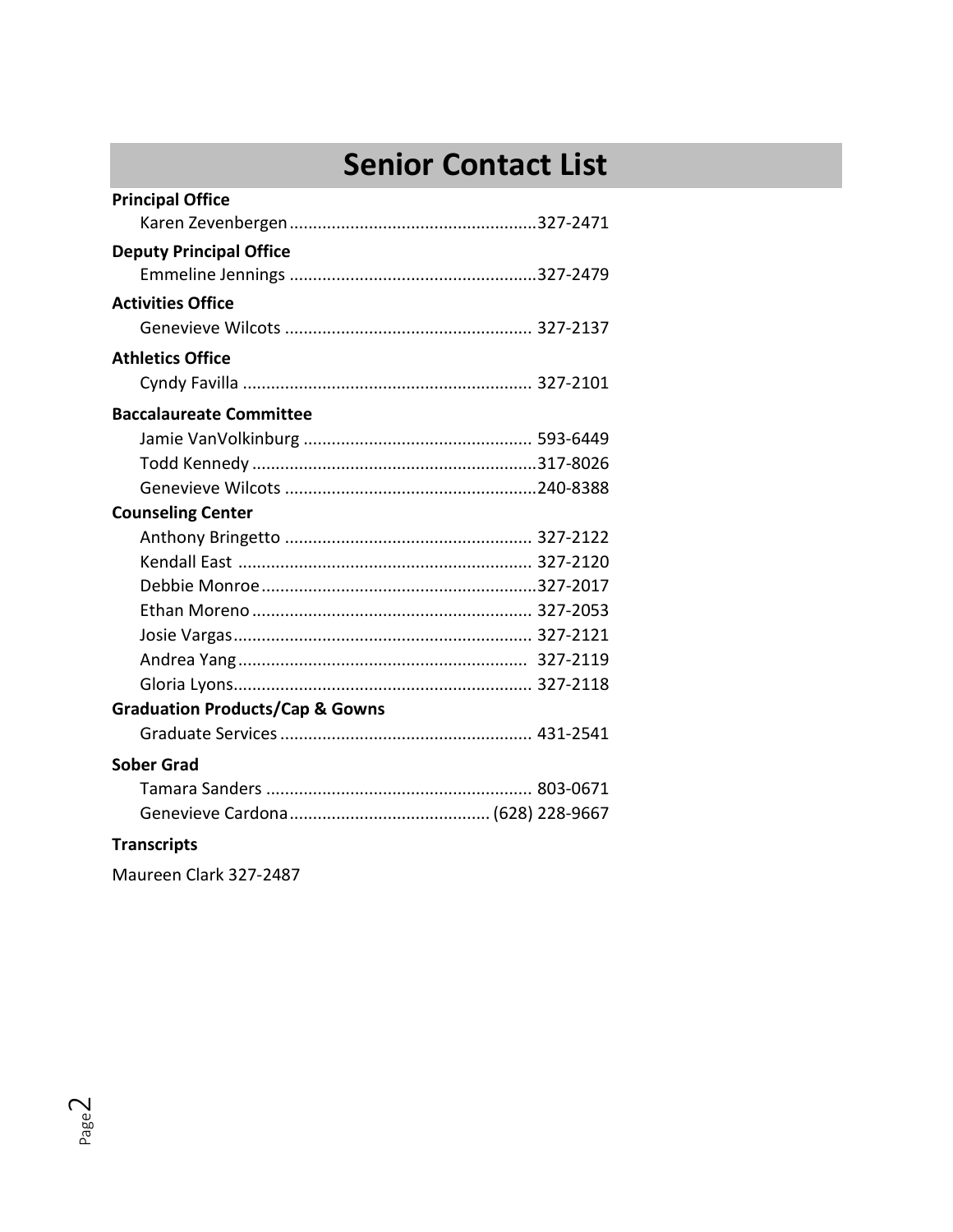### **Senior Expectations**

Welcome to your Senior Year! There are high expectations during your senior year. Senior Activities are on the horizon, and we want to make sure that all seniors understand the expectations for grades, behavior, and attendance during their senior year. Failure to meet these expectations could lead to students not being able to participate in these important events. Unfortunately, every year there are seniors who are not able to participate in Senior Activities or Graduation Ceremonies because of behavior referrals, failing classes, attendance issues, or poor decisions. Senior Activities include but are not limited to Prom, Grad Nite, Farewell Assembly, and Graduation.

#### PASSING CLASSES

- 1. Seniors are expected to have passing grades in all classes at all times in order to maintain Senior Privileges.
- 2. On White Card Day, any Senior who has not passed a class and/or does not have enough credits to graduate will be contacted and informed they will not be allowed to participate in Senior Activities or Graduation Ceremonies.

#### BEHAVIOR REFERRALS

Any senior who commits a suspendable offense or a Code of Conduct offense during the second semester of their senior year may be removed from participating in some or ALL Senior Activities including the Graduation Ceremony. Any senior in an off-site Alternative Education setting during any part of their senior year and not enrolled in CWHS, will not be allowed to attend ANY Senior Activities including the Graduation Ceremony.

Students placed in a site based Alternative Education setting due to disciplinary reasons will not be allowed to attend ANY Senior Activities including the Graduation Ceremony.

#### ATTENDANCE

Page ယ Students are expected to attend all classes. Truancies, excessive absences, or tardiness could result in loss of Senior Privileges and Senior Activities including Graduation.

#### SPECIAL CIRCUMSTANCES REGARDING STUDENTS WHO ARE 18 YEARS OLD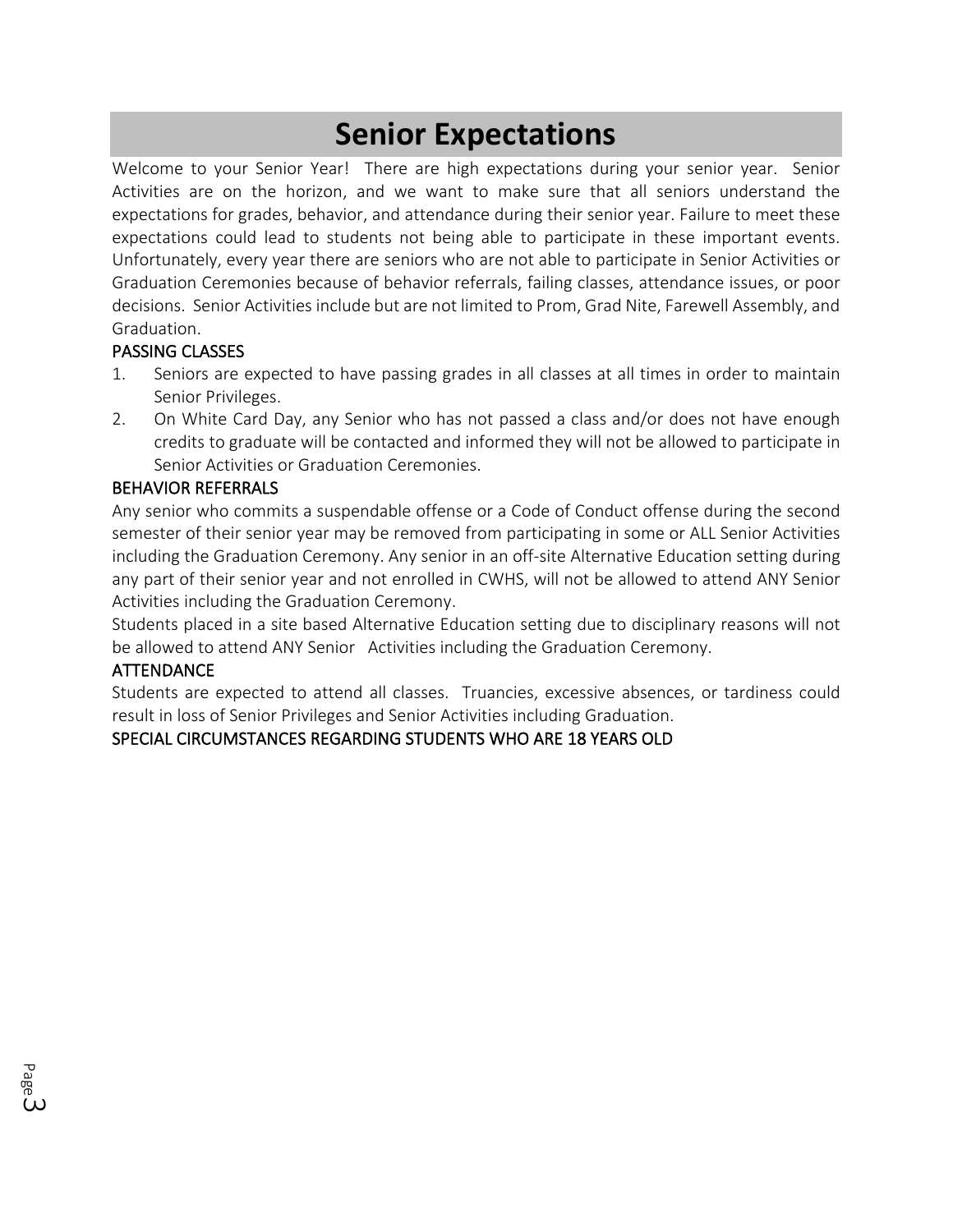It is important to understand when a student turns 18 years old in the State of California, they are considered an adult. Enrollment at Clovis West High School as an adult is a privilege. Any violation of grades, behavior, and/or attendance may result in a transfer to Adult School which would result in being removed from ALL Senior Activities including the Graduation Ceremony.

## **Graduation Contract**

#### Graduation Ceremony Contract

Clovis West High School, graduating seniors, and the parents/guardians of students who have successfully completed graduation requirements are jointly interested in a dignified and meaningful graduation ceremony. Therefore, these three parties enter into this contract. This contract shall be signed, and a copy filed at the school before the student will be issued a cap and gown for the purpose of participating in the graduation ceremony. Furthermore, a student not having a signed copy of this contract on file with the school will not be permitted to participate in the graduation ceremony. If students choose not to participate in the graduation ceremony, they must notify their Counselor and may pick up their diploma in the main office on the day following the graduation ceremony.

Clovis West High School agrees to provide a site and appropriate

facilities for the ceremony and to provide the legal and traditional procedures required for such occasions. In addition, Clovis West High School agrees to take those steps deemed necessary to maintain order and dignity at the proceedings up to, and including, exclusion of any student from participation in the activity before or during the event when the exclusion is necessary to maintain proper decorum.

Reasons for denying participation in or receipt of the diploma at the graduation ceremony to an eligible student include, but are not

limited to:

1. Possessing or being under the influence of drugs, alcohol, or other substance which appears to alter a person's behavior and/or inhibit the person's judgment. Being in violation of any C.U.S.D. Governing Board policies or California Education Code provisions.

 $_{\tiny{\text{Page}}4}$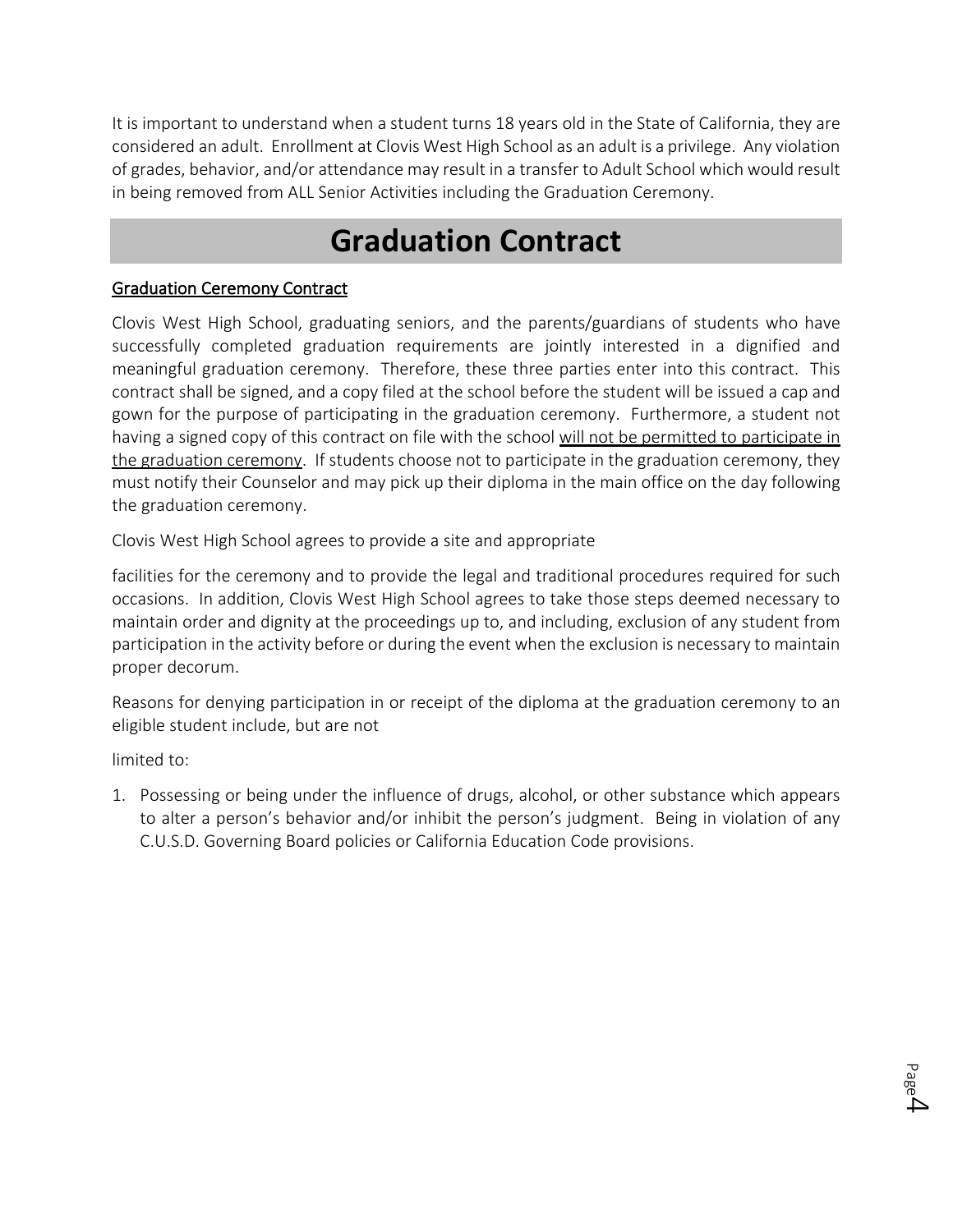- 2. Possessing beach balls, frisbees, noise makers, cell phones, gum, etc., or other items inappropriate to the occasion.
- 3. Disruptive behavior, including failure to remain seated at the appropriate times, shouting or exhibiting rude behavior, making lewd or obscene gestures, committing offensive acts, or throwing of caps.

Students agree to dress in a manner which will not be disruptive or divert attention from the ceremony, and shall if requested by an appropriate school official, agree to a visual inspection to insure appropriate dress and an absence of inappropriate items. Caps and gowns shall be without any personal or group adornment, except for District approved cords, tassels and pins. Following the ceremony graduates will receive their diploma at a designated area. In addition to exemplifying behavior appropriate to the activity, parents shall instruct, encourage and demand that their sons and daughters adhere to the letter and spirit of the requirements listed here, and shall pledge to support Clovis West High School in its enforcement of these and other regulations regarding behavior during the graduation ceremony.

-------------------------------------------------------------------------------------------

It is understood that any participant breaking this contractual agreement will be denied participation in the graduation ceremony, or be removed from the ceremony, and will not receive a diploma that evening. In order to obtain the diploma a meeting must be scheduled with the school administration at a later date. In addition, possible consequences may be assigned. The Principal will suspend the graduation ceremony immediately if, in his/her judgment, allowing the ceremony to continue would be dangerous or would not be in the best interest of the graduates, guests, the school, or the District.

Student Signature

Page س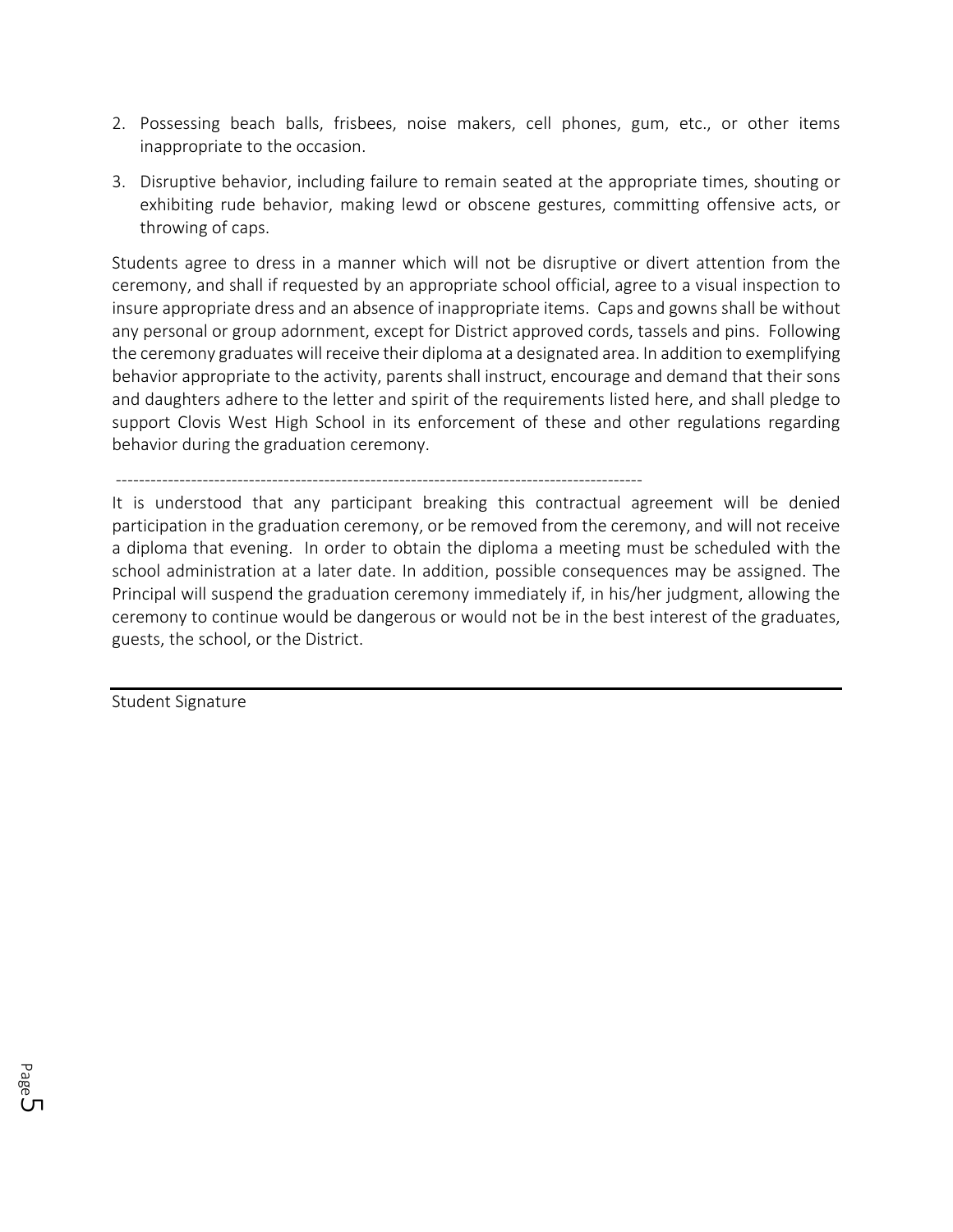### **Graduation Caps and Gowns** Preparing for Graduation 2022 Caps and Gowns

Your graduation is a time when you will be able to show your appreciation to everyone who has supported you in getting to this special moment in your life. Before the ceremony in June, there are many steps that you will need to complete. Seniors are required to wear a cap and gown for participation in graduation ceremonies. As in the past, Graduate Services will assist you in ordering an appropriate sized gown, as well as in determining whether to voluntarily choose to purchase your tassel and diploma cover as keepsakes.

While graduating seniors may not be required to purchase a tassel and diploma case/cover, they will be given the opportunity to voluntarily choose to purchase such items as mementos and keepsakes from graduation, and as their own personal property. Students that do not choose to purchase a tassel and diploma case/cover will not be provided with these items. Graduate Services will coordinate the purchase of these items.

Each Senior Class pays the cost of their graduation cap and gown. As an approved fundraiser, the Senior Class solicits voluntary donations of \$10.00 to help defray the cost of renting a gown and providing a cap. Payment of said donation is not a condition for a senior's participation in the graduation ceremony.

The Class of 2022 requests graduates to consider giving a voluntary donation to help offset the costs of your gown and keepsake cap.

Page თ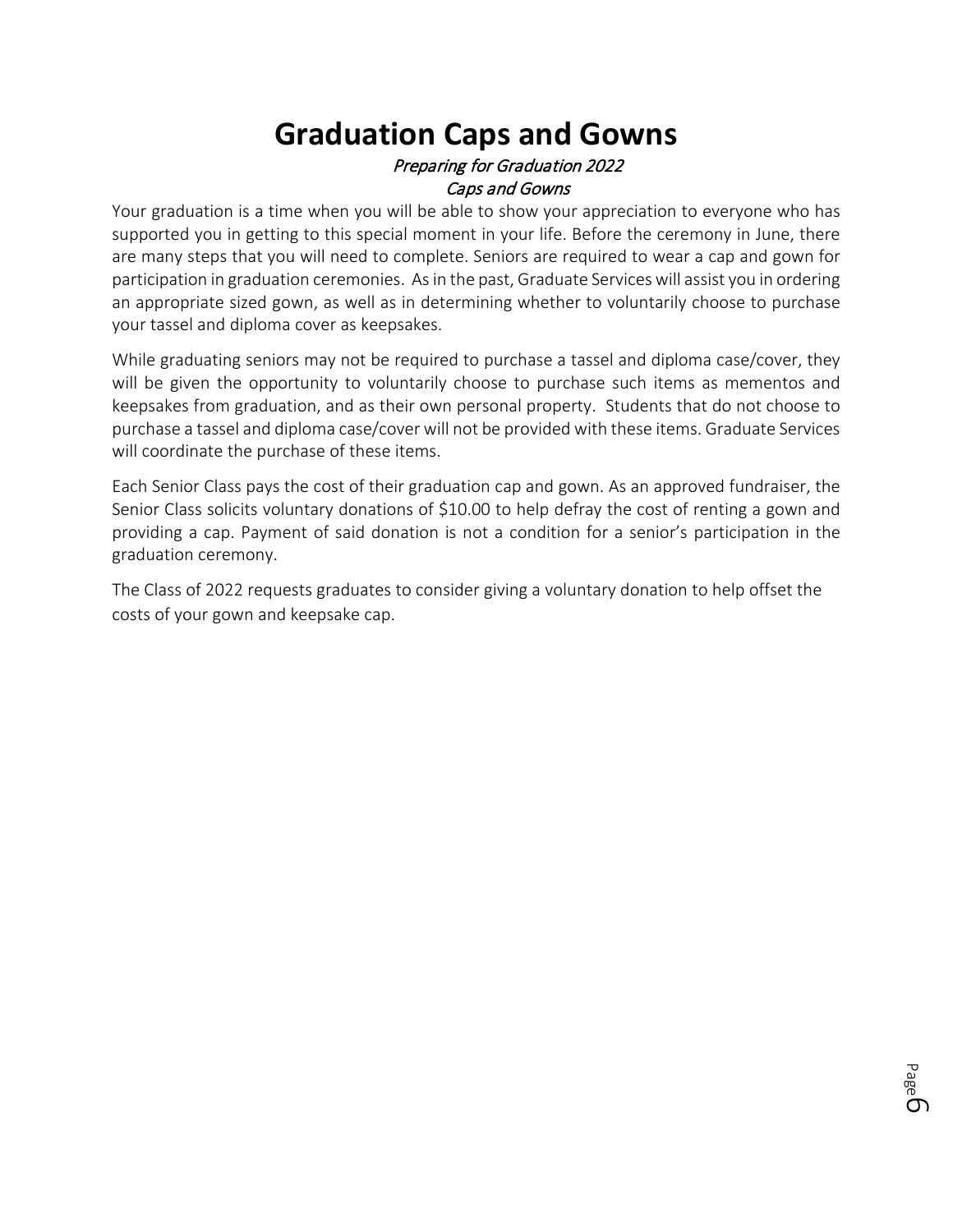### Part 1: Purchases from Graduate Services

| You may voluntarily choose to purchase your tassel and diploma |
|----------------------------------------------------------------|
| case/cover from Graduate Services for \$29.95, plus tax.       |
| (Absent purchase, graduates will not be provided a diploma     |
| case/cover and tassel.)                                        |
| Graduate Services will provide and distribute the appropriate  |

order forms to all seniors for all items you may wish to purchase.

### Part 2: Donation to the Class of 2022

|                                                                                                     | \$10.00 |
|-----------------------------------------------------------------------------------------------------|---------|
| Donate to the Class of 2022 to help offset the cost of<br>graduation gown rentals and keepsake cap. |         |
| For donation, make Check or Money Order                                                             |         |
| payable to: Clovis Unified School District                                                          |         |
| Please give cash donations directly to the                                                          |         |
| Activities Office.                                                                                  |         |
|                                                                                                     |         |
|                                                                                                     |         |
|                                                                                                     |         |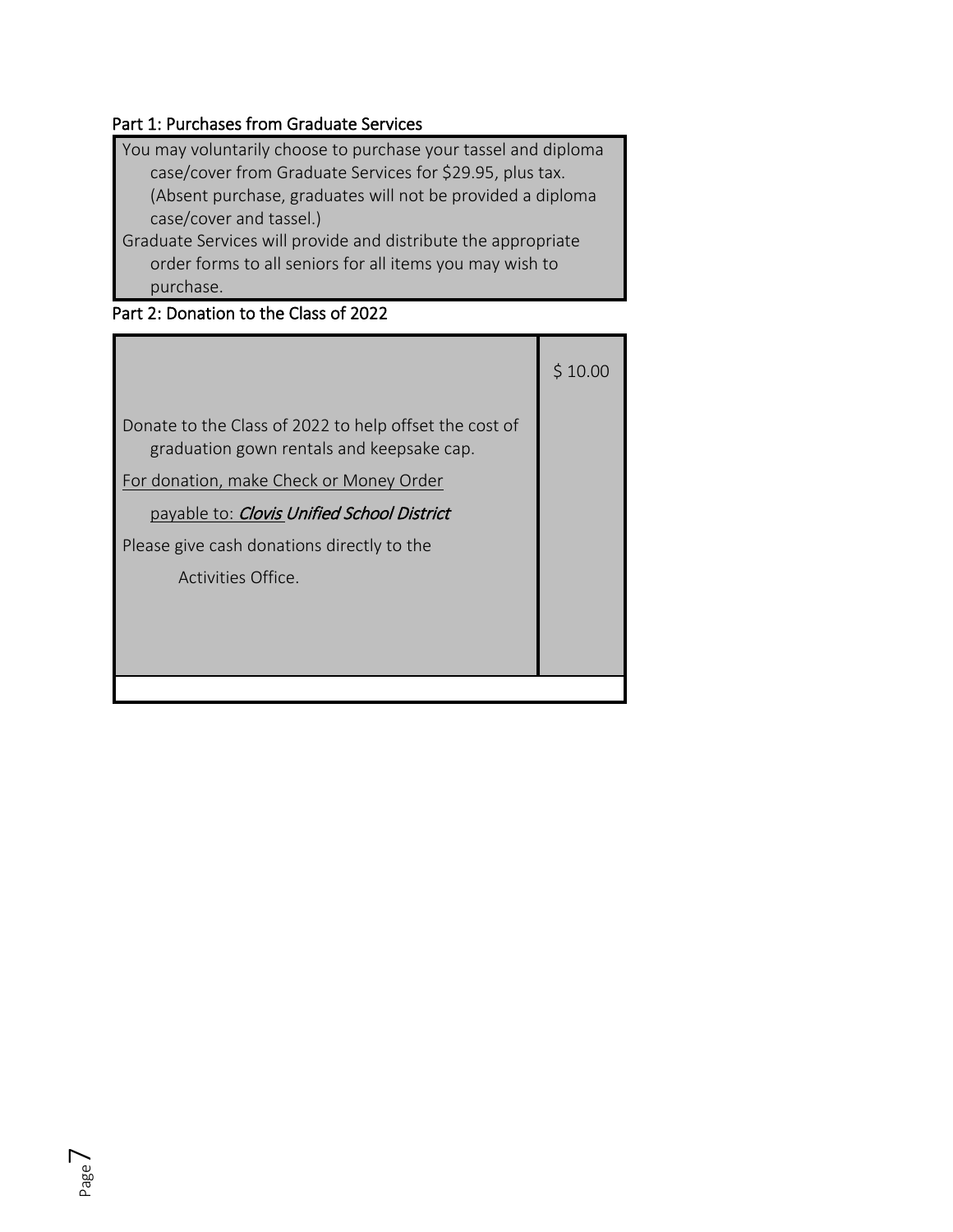# **Spring Semester** Senior Events

| <b>February</b>  |                |                                                 |
|------------------|----------------|-------------------------------------------------|
| Mon              | 7              | <b>Graduation Speaker Application Available</b> |
| <b>March</b>     |                |                                                 |
| Fri              | $\overline{4}$ | <b>Graduation Speech Due</b>                    |
| <b>Wed-Thurs</b> | 16-17          | <b>Fashion Show</b>                             |
| Mon              | 28             | <b>NHS Induction Ceremony</b>                   |
| <b>Tues</b>      | 29             | <b>Senior Meeting</b>                           |
| <b>Tues</b>      | 29             | Review Handbook & Graduation Expectations       |
| <b>Tues</b>      | 29             | Purchase Grad Nite and Sober Grad Tickets       |
| <b>Tues</b>      | 29             | <b>Announcements Delivered</b>                  |
| <b>Tues</b>      | 29             | <b>Graduation Speaker Selection</b>             |
| <b>Tues</b>      | 29             | Complete Senior Survey                          |
| April            |                |                                                 |
| Fri              | 8              | West Fest and Powder Puff Game                  |
| Mon-Mon          | $11 - 18$      | <b>Spring Break</b>                             |
| Fri              | 29             | <b>Spring Rally</b>                             |
|                  |                |                                                 |
| <b>May</b>       |                |                                                 |
| Mon              | 2              | <b>CSF Banquet</b>                              |
| Mon-Fri          | $2 - 13$       | <b>AP Testing</b>                               |
| Wed              | 4              | Senior Slideshow Pictures Due                   |

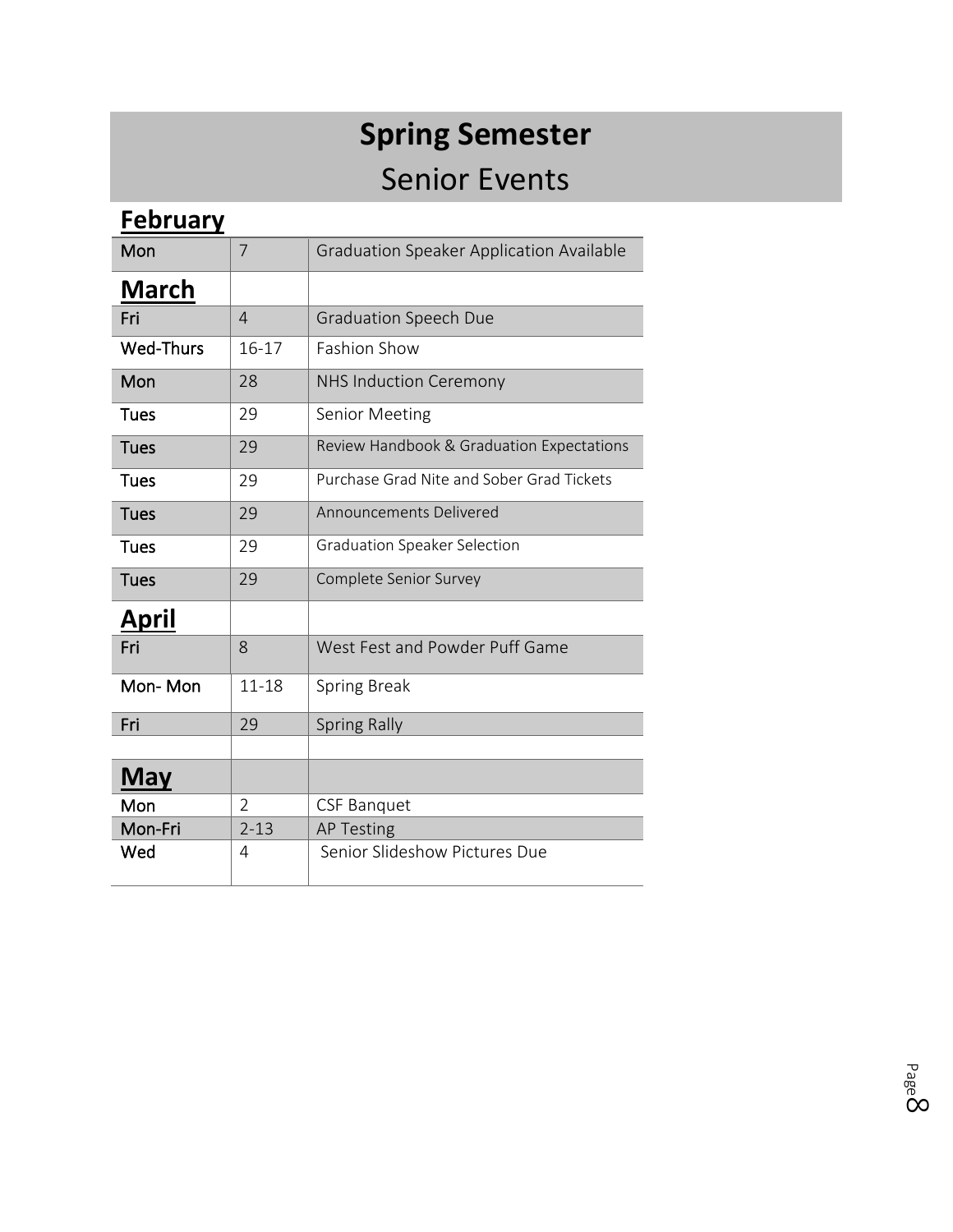| Thurs-Fri    | 19-20          | <b>Senior Finals</b>                            |
|--------------|----------------|-------------------------------------------------|
| Mon          | 23             | Senior White Card Day/Cap and Gown distribution |
| Mon          | 23             | All Elementary Grad Walks                       |
| Mon          | 23             | Baccalaureate Rehearsal                         |
| <b>Tues</b>  | 24             | Grad Practice #1 / Cap & Gown distribution      |
| <b>Tues</b>  | 24             | Senior Sunset                                   |
| Wed          | 25             | Senior Farewell Assembly/Yearbook               |
|              |                | Distribution                                    |
| Wed          | 25             | Senior Lunch- Food Trucks                       |
| Wed          | 25             | Senior Scholarship & Awards Recognition         |
| <b>Thurs</b> | 26             | Grad Practice #2                                |
| <b>Thurs</b> | 26             | Senior BBQ- Donated by Parents                  |
| <b>Thurs</b> | $26 - 27$      | Grad Nite Bash at Universal Studios             |
| Sat          | 28             | Prom "A Night in Hollywood"                     |
| Sun          | 29             | Baccalaureate Ceremony                          |
| <b>Tues</b>  | 31             | Grad Practice #3                                |
| June         |                |                                                 |
| Wed          | $\mathbf 1$    | Grad Practice #4                                |
| <b>Thurs</b> | $\overline{2}$ | Grad Practice #5 @ VMS                          |
| <b>Thurs</b> | $\overline{2}$ | <b>GRADUATION CEREMONY</b>                      |
| <b>Thurs</b> | $\overline{2}$ | Sober Grad @ Dave & Busters                     |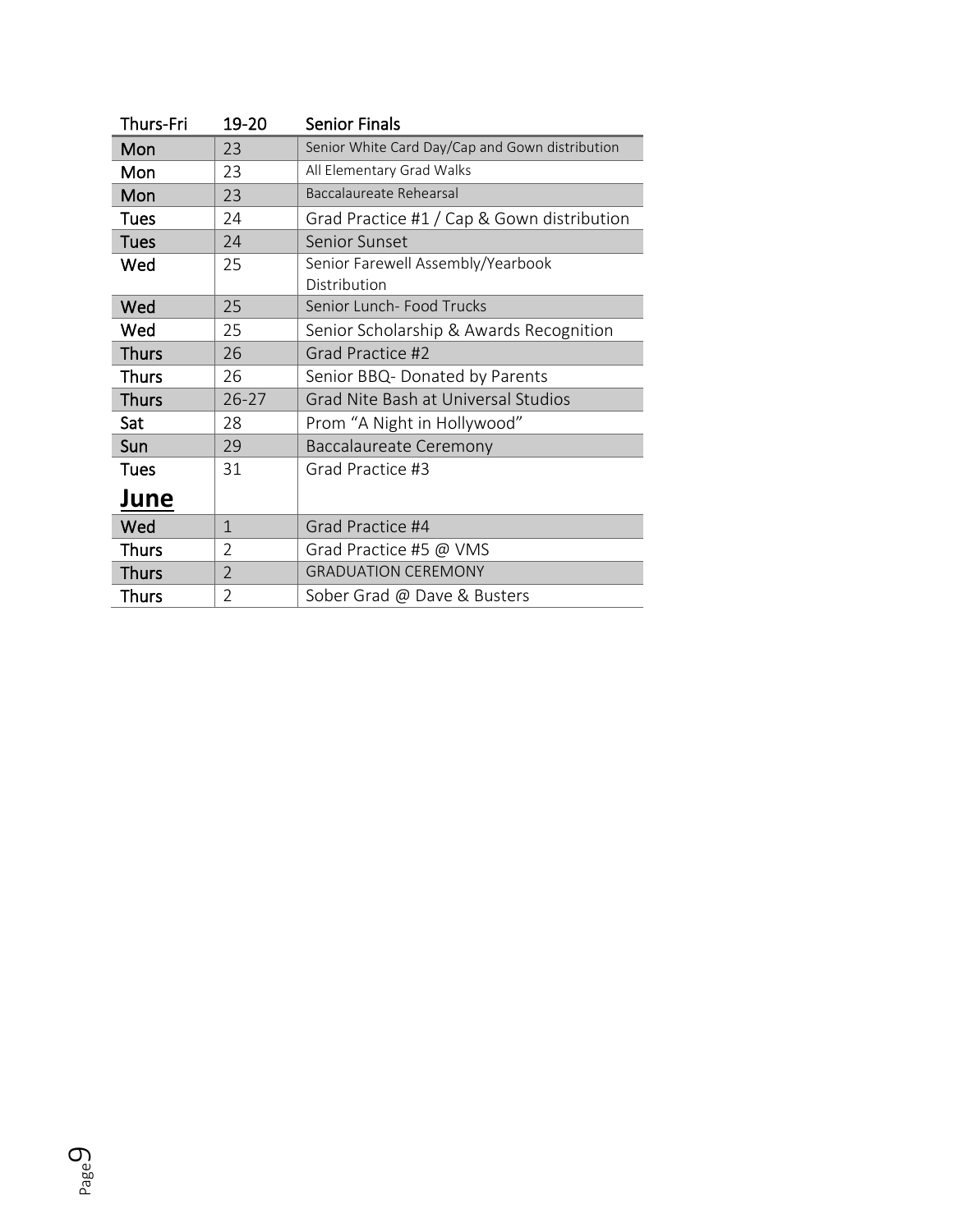## **Senior Guidelines**

#### 1. School/District Policy

All Clovis West and Clovis Unified codes and policies will be enforced during senior activities. The Graduation ceremony and Baccalaureate are Class of 2022 Senior Activities. These activities are not intended to draw attention to anyone individual or group. Proper deportment is expected at all times. Any violations of these policies may result in exclusion from some or all senior activities. Seniors are expected to show the maturity and knowledge gained through their tenure at Clovis West High and use good judgment.

#### 2.Dress Code

Dress code policy will be in effect for all activities. Each senior activity may have special dress code conditions. Please refer to the information included in the description of each activity for special dress code. For any questions regarding appropriate dress, please contact the Deputy Principal's Office. NOTE: In order to be issued a cap and gown, a student must meet the CUSD Dress Code and have their physical student ID card in hand.

#### 3. Financial Obligations

Deadline for senior obligations to be paid is Monday, May 2nd at 3:00 PM in the main office. All financial obligations must be cleared for seniors to participate in graduation practice and ceremonies.

#### Only cash or money orders will be accepted after May 2nd.

#### 4. Discipline Obligations

All seniors must be in good standing to participate in graduation practice and ceremonies. Seniors must be clear of unserved consequences as of Friday, May 20<sup>th</sup>.

#### 5. Senior White Card Day

Senior White Card Day is Monday, May 23rd. Seniors who fail to earn sufficient credits to graduate will be notified as will their parents.

#### 6. Diplomas

Diplomas will be issued after the Graduation Ceremony at Veteran Stadium. Seniors will receive a case for their diploma at the ceremony if purchased. Students who throw their caps or disrupt the service in any way will face appropriate consequences and will not receive their diploma that night.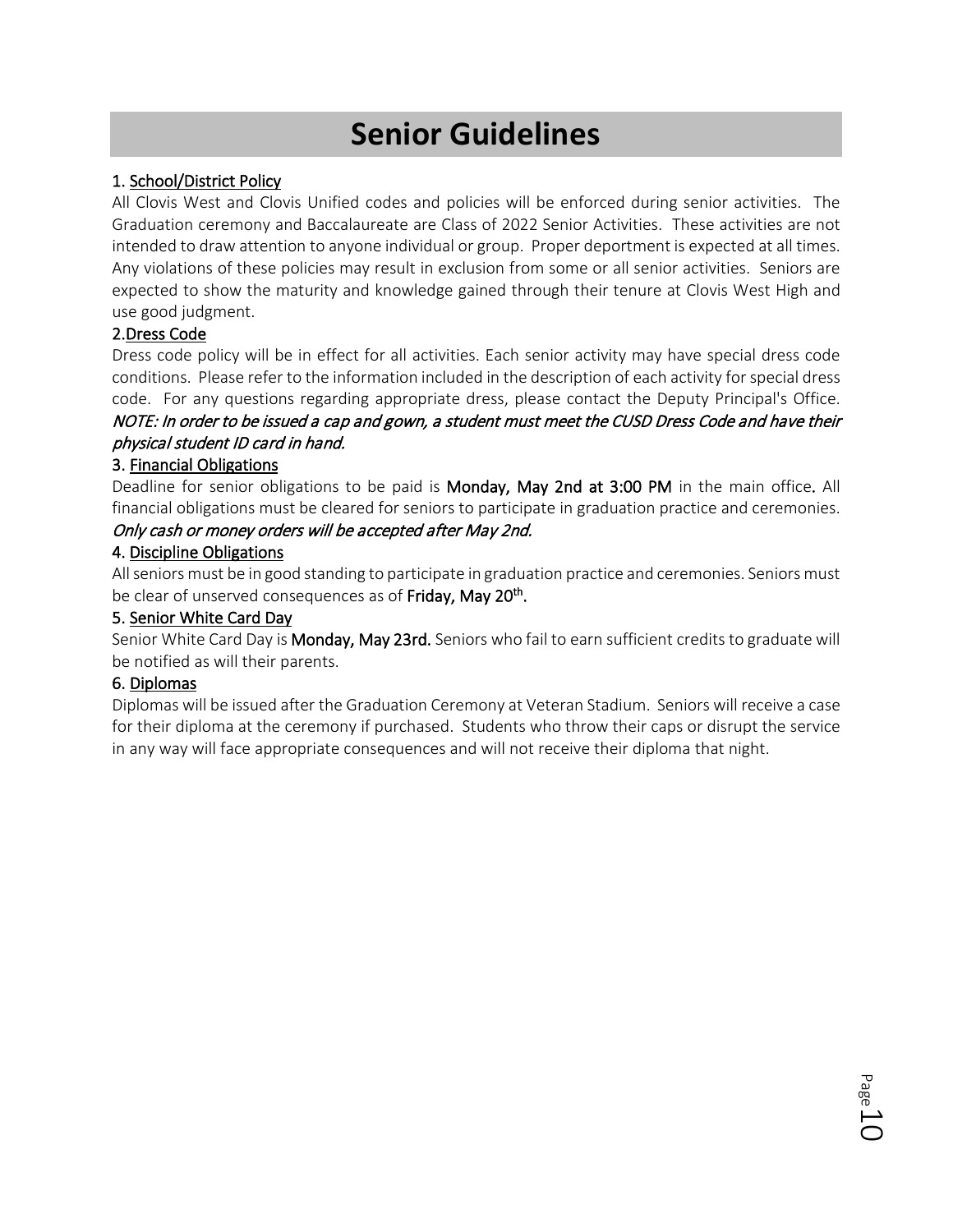# **Senior Class Meeting** Tuesday, March 29th

Graduation announcements distribution Review Senior Handbook Auditions/Voting for Senior Speaker Senior class Teacher of Distinction voting Senior Survey Senior Class Picture Graduation Expectations Sober Grad Ticket Sales Grad Nite Ticket Sales

Page11

## Senior Grad Nite Bash Ticket Sales Tuesday, March 29th

- 1. Ticket sales for Grad Nite Bash will start at a special senior class meeting on Tuesday, March 29th, 2022.
- 2. The cost is \$180.00. NO payment plans. NO refunds. The price for "Grad Bash at Universal Studios" includes transportation on a charter bus, meal voucher, music, dancing and access to rides and attractions.
- 3. Checks made payable to Clovis Unified School District with student's name and ID # written on the memo line. Students must have their permission slips completed and money in order to secure a spot on the bus.
- 4. SPOTS CANNOT BE SECURED ON A SPECIFIC BUS FOR A FRIEND TO SIGN UP LATER! You cannot sign up for a friend. Each student must sign up themselves.
- 5. You will sign up for the bus you want to ride on for Grad Nite Bash to Universal Studios. There will be 7 buses. Not all students will get on the bus of their choice, as each bus has limited space. ONCE YOU SIGN UP ON A BUS, THERE WILL BE NO CHANGING OF BUSES.

Refer to page 18 for specific directions on what items are allowed and NOT allowed on the bus.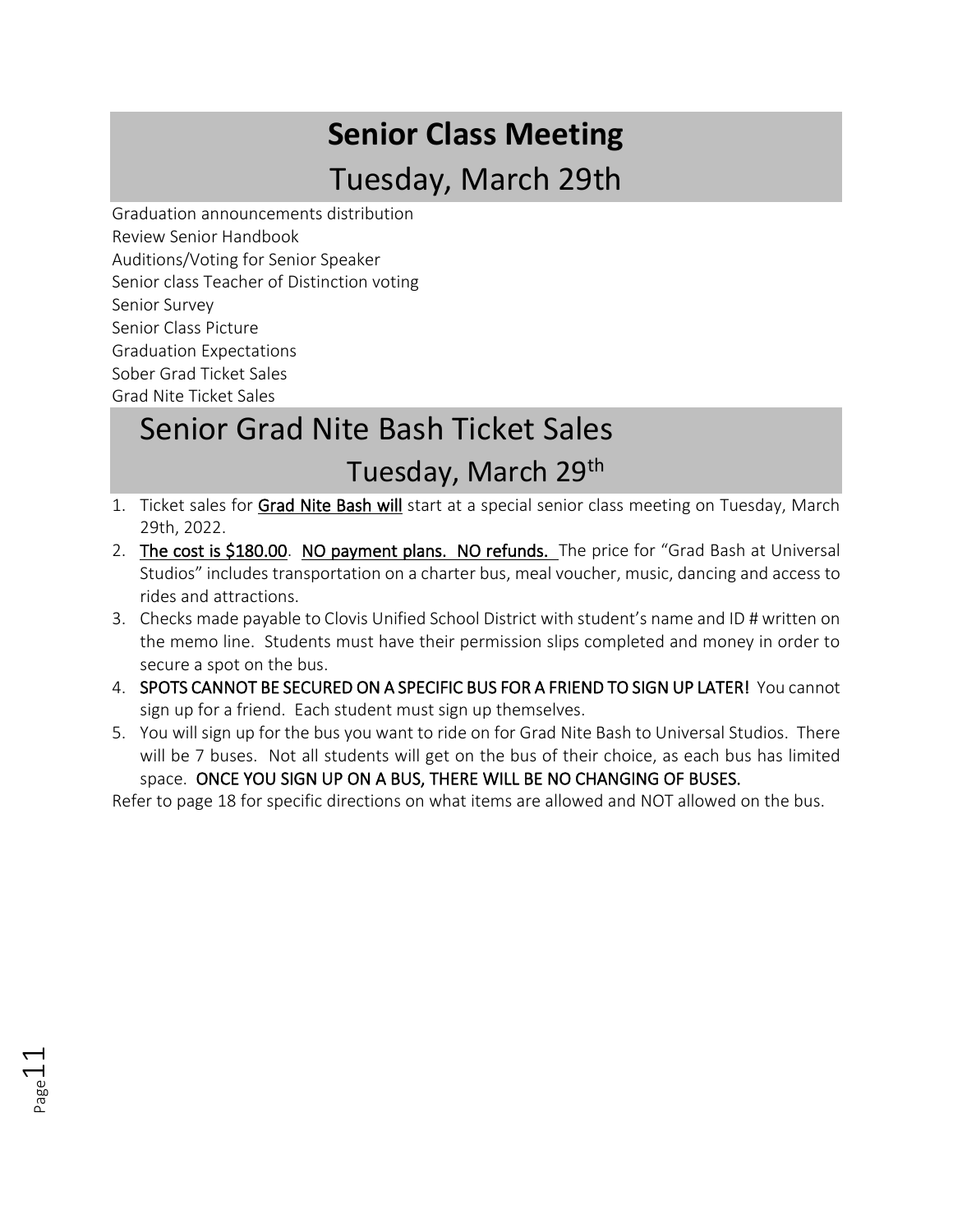## **West Fest, Powder Puff**

## **Friday, April 8th**

West Fest is a music and art festival on our campus. Former C-Dub alumni return to Clovis West to share business ventures, art, and music. Students are invited to bring blankets to lay down on the freshman football field and extra money to enjoy food trucks, treats, and a good time.

## **Advanced Placement Testing**

## Monday, May 2nd-Friday, May 13th

The College Board A.P. Tests will be administered by our Clovis West staff in all areas from Monday, May 2nd through Friday, May 13th.

## **CSF Awards Banquet**

## Monday, May 2nd

- 1. The banquet will be held at Clovis Veterans Memorial Building, on Monday, May 2nd, at 6:30 p.m. Awards presentation will follow.
- 2. CSF Life Members will be presented with Life Membership pins and cords to be worn over their graduation gowns.
- 3. "Principal's Medallion Winners" (those with 3.85 G.P.A. or better) will receive a medallion to wear over their graduation gowns.
- 4. Scholars of Academic Distinction are awarded a pin to wear over their graduation gown and a Golden Eagle trophy.

Page 1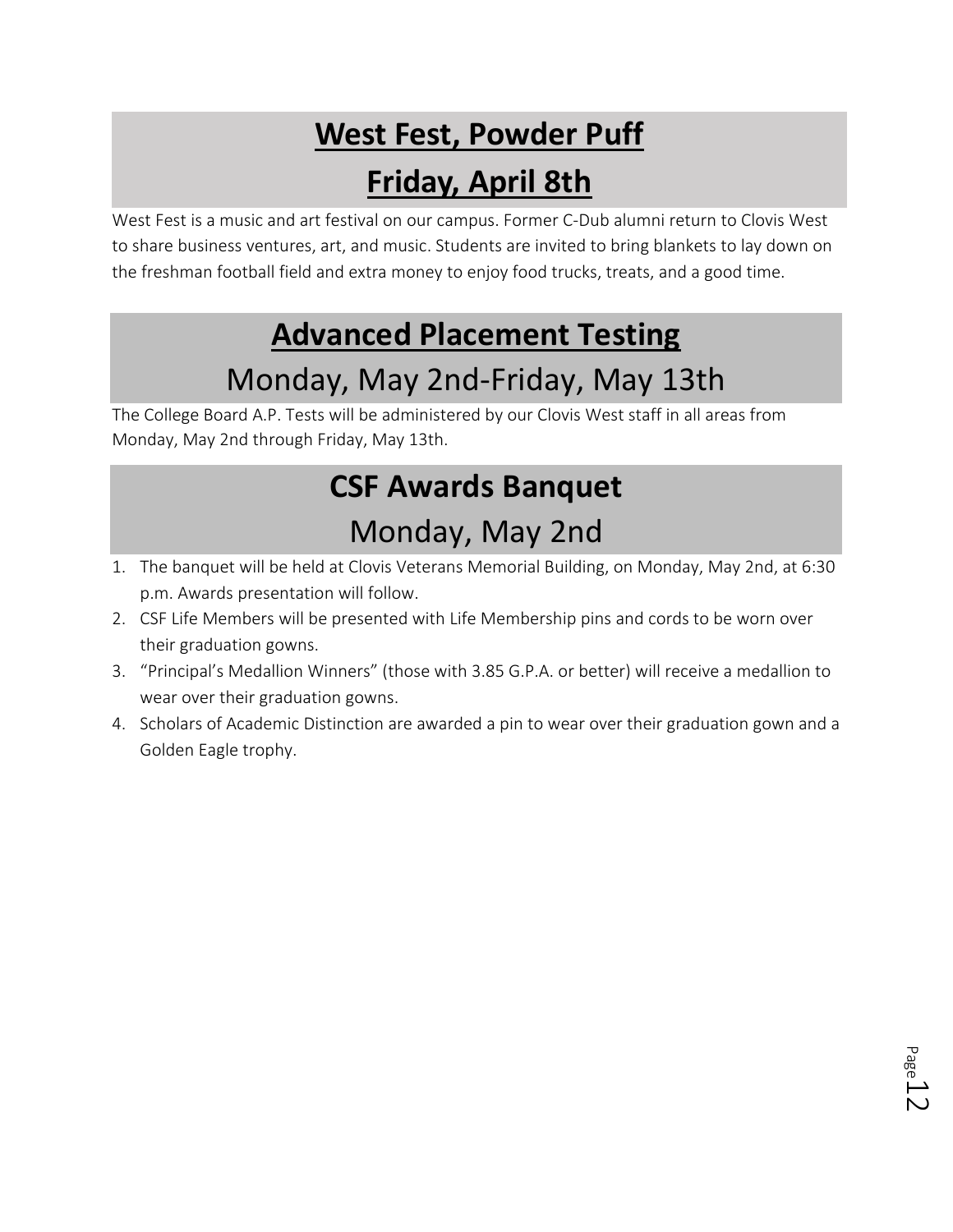# **West Fest, Powder Puff**

## **Friday, April 8th**

West Fest is a music and art festival on our campus. Former C-Dub alumni return to Clovis West to share business ventures, art, and music. Students are invited to bring blankets to lay down on the freshman football field and extra money to enjoy food trucks, treats, and a good time.

## **Advanced Placement Testing**

## Monday, May 2nd-Friday, May 13th

The College Board A.P. Tests will be administered by our Clovis West staff in all areas from Monday, May 2nd through Friday, May 13th.

## **CSF Awards Banquet**

## Monday, May 2nd

- 5. The banquet will be held at Clovis Veterans Memorial Building, on Monday, May 2nd, at 6:30 p.m. Awards presentation will follow.
- 6. CSF Life Members will be presented with Life Membership pins and cords to be worn over their graduation gowns.
- 7. "Principal's Medallion Winners" (those with 3.85 G.P.A. or better) will receive a medallion to wear over their graduation gowns.
- 8. Scholars of Academic Distinction are awarded a pin to wear over their graduation gown and a Golden Eagle trophy.

Page 1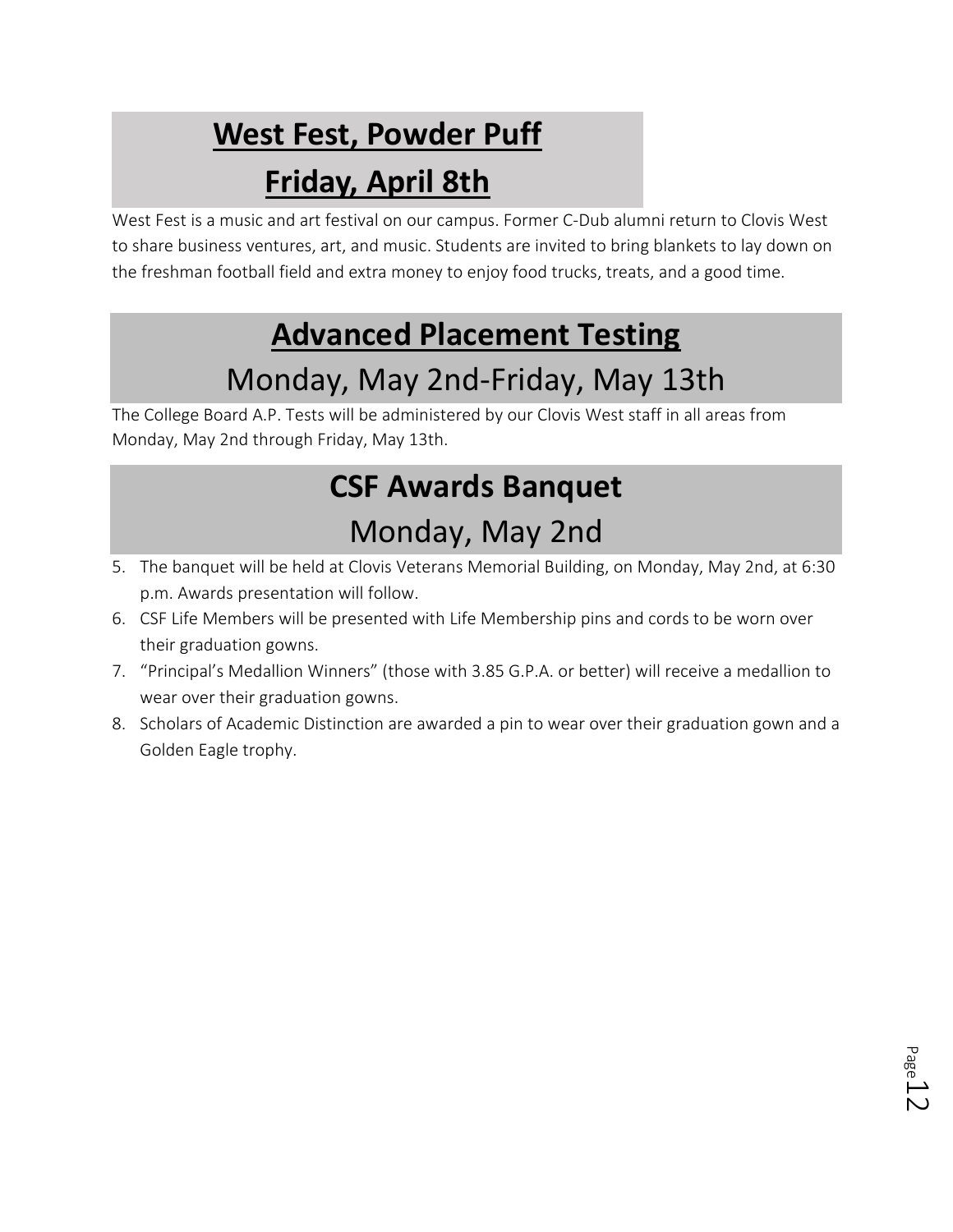## **Wednesday, May 4th Baccalaureate Rehearsal Monday, May 23rd**

Baccalaureate Performance Auditions are May 4th, 2022, afterschool @ CW in E6. We are seeking a variety of performances from the Senior Class of 2022. This is a celebration; we are looking for upbeat performances for individual or group auditions. Any audition questions contact Jamie VanVolkinburg at 593-6449 prior to May 1st, 2022. Limited performance slots available.

Baccalaureate Rehearsal is for all Clovis West Senior students participating in the ceremony. Rehearsal will be held Monday, May 23<sup>rd</sup>, 2022, at 3:30 p.m. at People's Church 7172 N. Cedar Ave, Fresno, CA 93720.

All Clovis West Seniors are invited to participate, regardless of religious or non-religious affiliation.

# **Senior Financial Obligation Day**

### Friday, May 20th

#### ALL SENIOR OBLIGATIONS ARE DUE MAY 20th, 2022.

All school materials and equipment must be returned, and any outstanding obligations must be addressed by the student and/or parents. Books, uniforms, and other District items loaned to students must be returned. Parents / students may deliver payment before school, during lunch or after school in the main office for any item missing or damaged. Library books and textbooks must be returned and payments for missing or damaged items can be cleared in the library before school, during lunch or after school.

Parents may contact Deputy Principal, Mr. Jason James with any questions regarding outstanding obligations or to make alternative arrangements to resolve the obligation. Note: Personal checks for payments will not be accepted after May 20th, 2022

Only cash, money orders, or certified checks will be accepted after this date.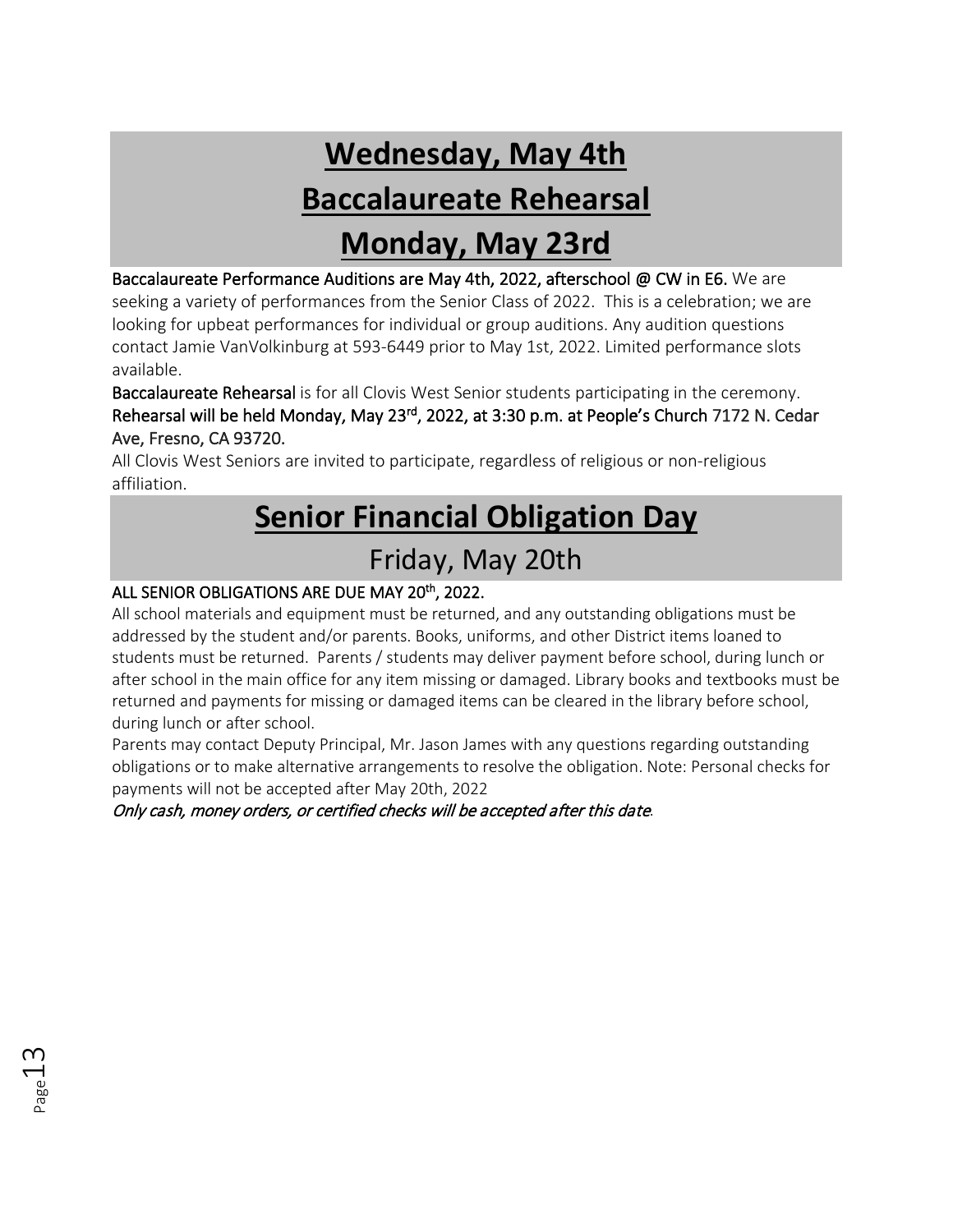# **Senior White Card Day and Cap and Gown Distribution** Monday, May 23rd

Senior White Card Day is Monday, May 23rd. At the end of the meeting students will go through final check-out by counselor where they will get clearance for financial, discipline, textbook and library obligations.

When all clearance is received, students will pick up their caps and gowns in the cafeteria. Cap and Gowns distribution will be held in the cafeteria.

Seniors who fail to earn sufficient credits to graduate will be notified as will their parents.

# **Elementary Graduation Walk** Monday, May 23th

Senior Walk: Senior students in good standing have the opportunity to visit their elementary schools for a final walk through in their cap and gown as Clovis West graduates. Return to your roots, visit old teachers, and march for the first time your cap and gown. This event lasts approximately 30 minutes. Please meet in the main parking lot at your elementary school at the listed time for instructions from Clovis West Administration.

May 23rd. – All Feeder Elementary Schools Fort Washington, Liberty, Lincoln, Maple Creek, Nelson, Pinedale, Valley Oak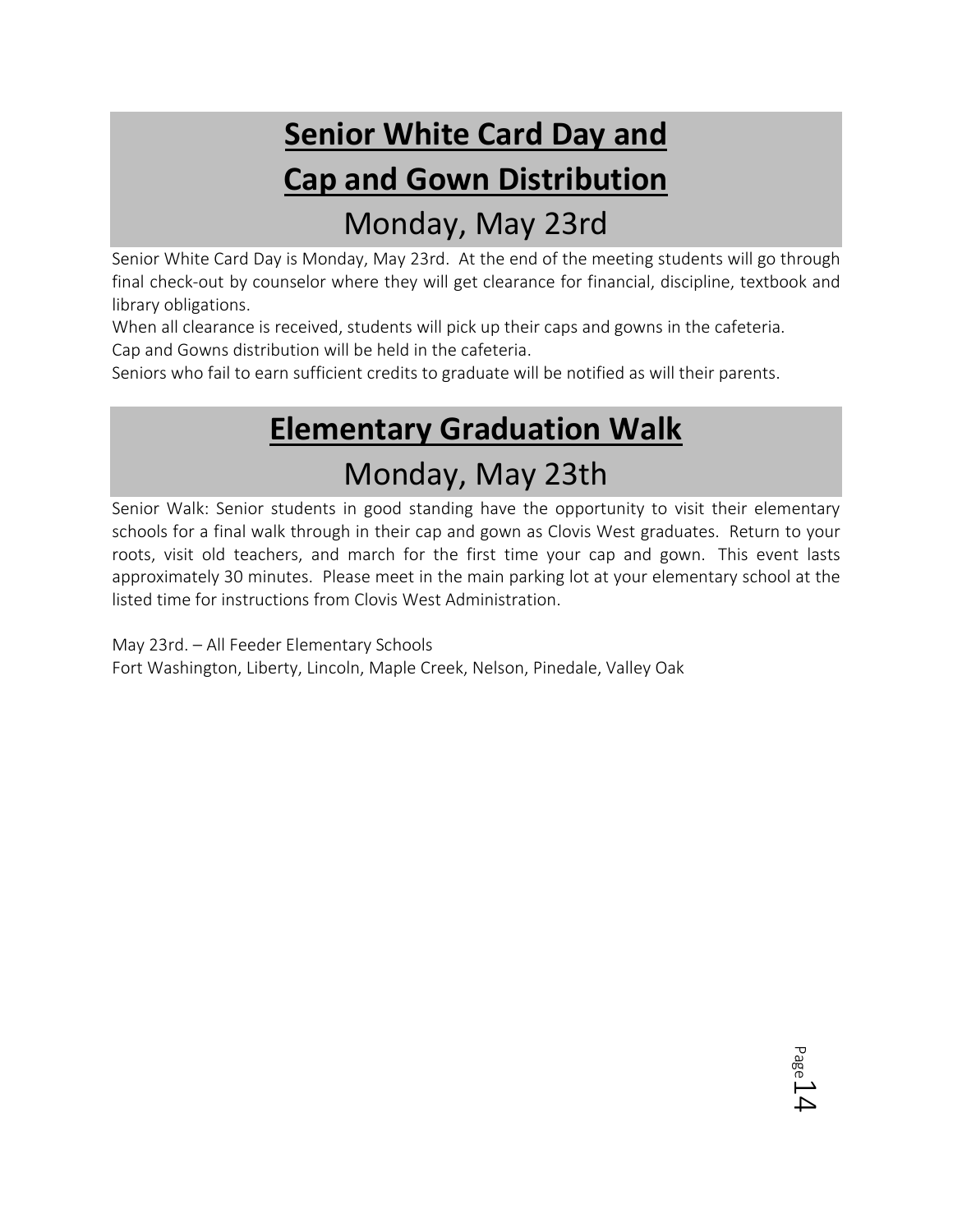# **Graduation Practice #1 Cap & Gown Distribution** Tuesday, May 24th

At 7:30a.m. seniors are to meet at CWHS West Gym on Tuesday, May 24th, 2022. Instructions for the last week of school and the remaining senior activities will be covered. Seniors will take part in the first of five mandatory graduation practices. Rehearsal will take place in the West Gym. \*All graduates who plan to participate in the Graduation ceremony must be ON TIME and attend ALL REHEARSALS! NO EXCEPTIONS! All students must be in dress code, show their senior ID card and have no outstanding obligations to participate in graduation rehearsal. Graduation practice may run until 12:00 p.m. each day. Please plan accordingly.

# **Senior Farewell Assembly** Wednesday, May 25<sup>th</sup>

- 1. All Seniors must check in at the East Gym by 9:30 a.m. to participate in the Farewell Assembly. Seniors must have their Senior ID card and must be in dress code to check in.
- 2. The Farewell Assembly will be held on Wednesday, May 25th 10:00 a.m. in the West Gym.
- 3. The senior slide show will be shown, and the yearbook dedication honoree will be introduced.
- 4. Pictures for the senior slide show must be submitted by email or flash drive by Wednesday, May 4<sup>th</sup>. Pictures will be reviewed for appropriate content. Email to genevievewilcots@cusd.com. Clovis West will not scan pictures and printed pictures will not be accepted.
- 5. Students will not be allowed to carry anything into the assembly. No backpacks, signs, posters etc.

Page15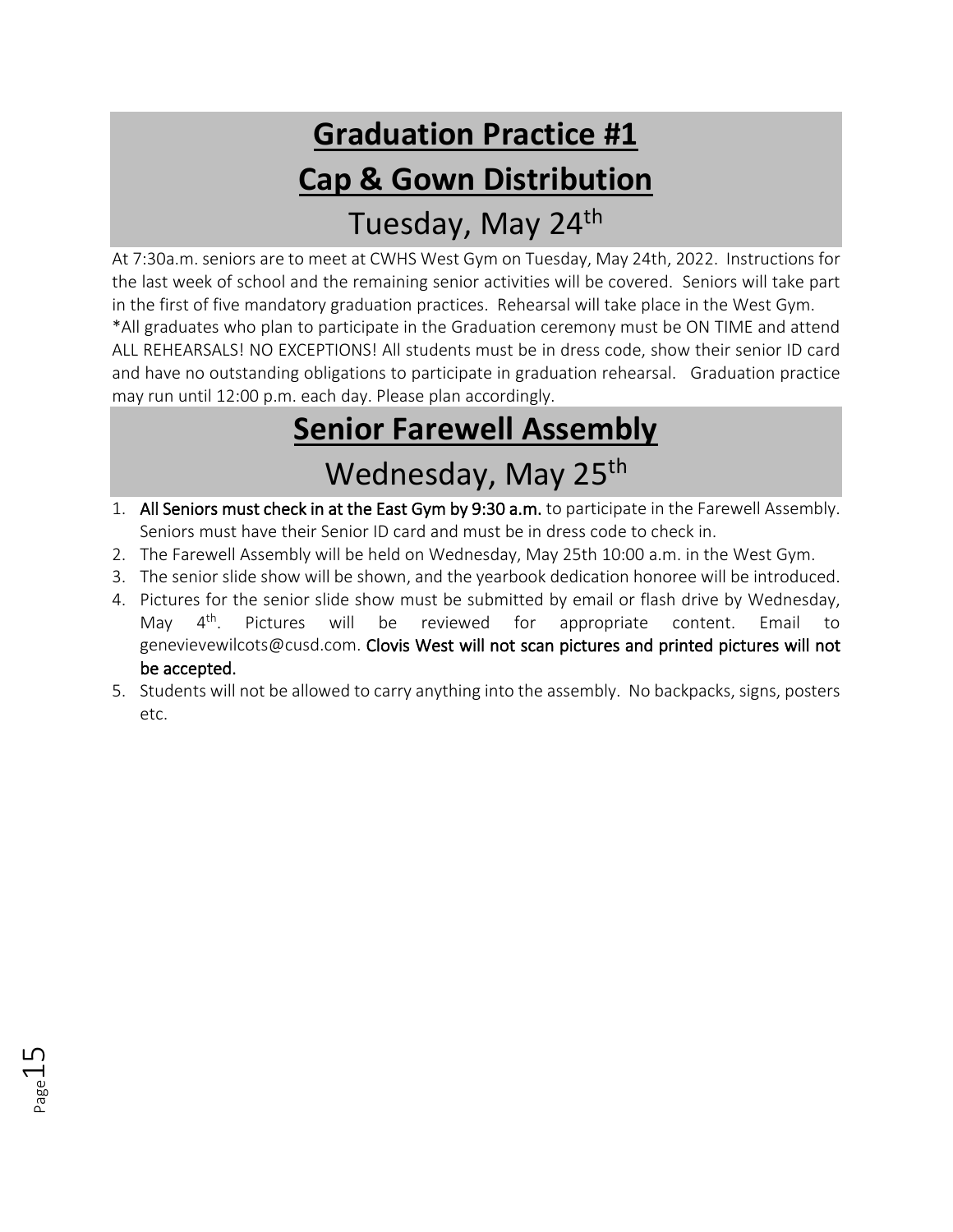## **Yearbook Distribution and Food Trucks**

## Wednesday, May 25<sup>th</sup>

Yearbook distribution will take place on Wednesday, May 25th in the cafeteria at 11:00 a.m. Lunch with food trucks to follow in the front parking lot.

## **Senior Scholarship and Awards Recognition Evening**

## Wednesday, May 25<sup>th</sup>

Students will be recognized for all scholarships and Awards bestowed upon them and verified by the Clovis West Counseling Department, but not limited to:

- 1. Monetary scholarships awarded by various universities
- 2. Athletic Scholarships
- 3. National Merit Program Commended Scholars
- 4. Acceptance into collegiate honors programs
- 5. Eagle Scout award recipients
- 6. CART Scholarships.

## **Graduation Rehearsal # 2**

## Thursday, May 26<sup>th</sup>

At 7:30a.m. seniors are to meet at CWHS West Gym on Thursday, May 26th, 2022. Rehearsal will take place in the West Gym. \*All graduates who plan to participate in the Graduation ceremony must be ON TIME and attend ALL REHEARSALS! NO EXCEPTIONS! All students must be in dress code, show their senior ID card and have no outstanding obligations to participate in graduation rehearsal. Graduation practice may run until 12:00 p.m. each day. Please plan accordingly.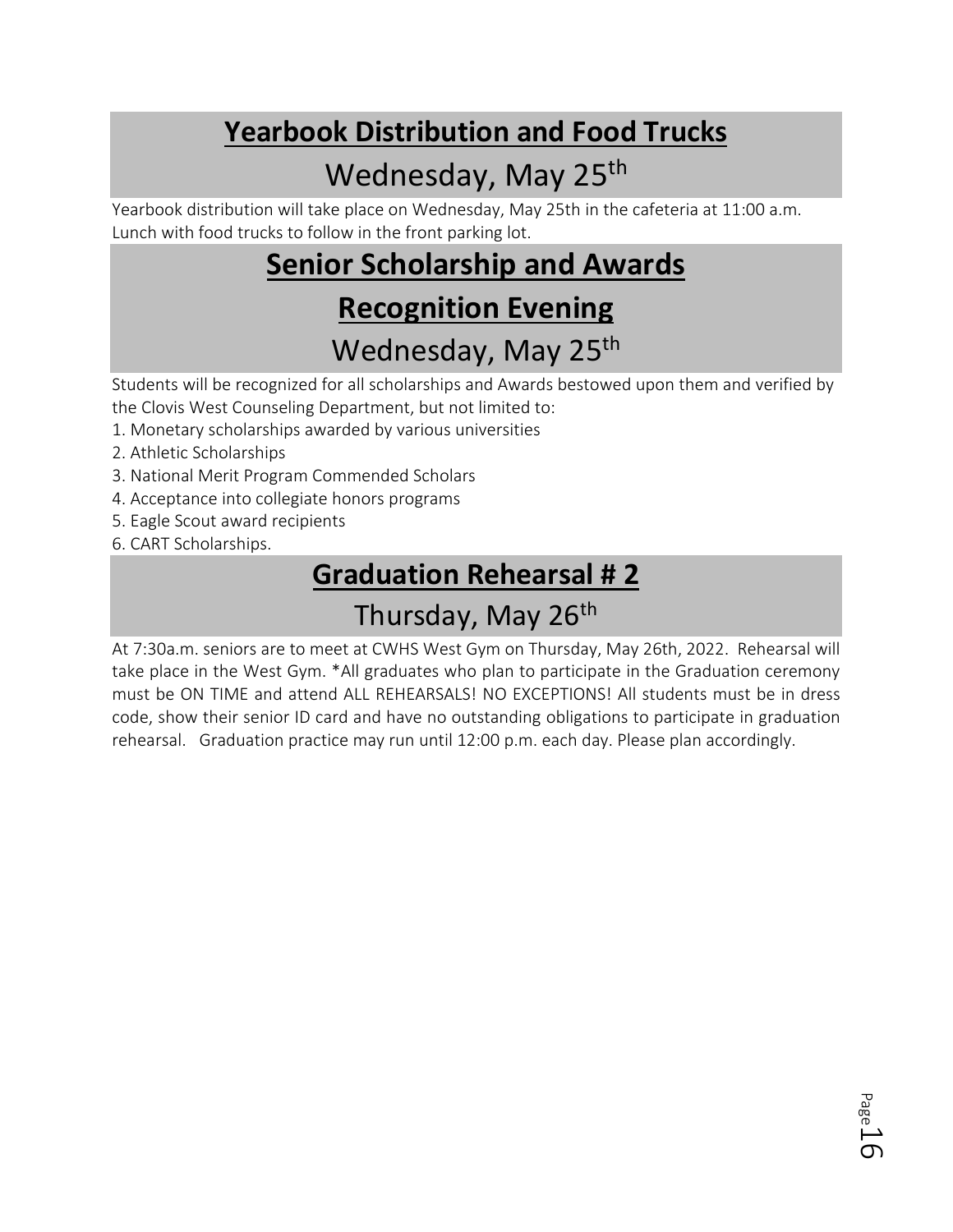## **Senior Luncheon** Thursday, May 26th

A FREE BBQ lunch will be provided following graduation practice by Parents to the Senior Class on Thursday, May 26<sup>th</sup> starting at 11:30am behind the East Gym prior to departing to Grad Nite

## **Grad Nite Bash at Universal Studios** Thursday & Friday, May 26<sup>th</sup> – May 27<sup>th</sup>

- 1. All students attending Grad Nite Bash will need to leave their bag they plan to bring to Universal Studios between 7:30 a.m.-8:15 a.m. in the cafeteria for bag check with hired detection dogs. Bags will remain in the cafeteria until students board the bus.
- 2. All food/drinks MUST be pre-packaged, or manufacturer sealed items. All medication must be accompanied by a "medication at school form," approved by the school nurse and kept with the bus chaperone. All make-up and toiletries must be new commercially sealed and in their original package or it will not be allowed on the bus. No pillows or blankets allowed on the bus. No exceptions!
- 3. Students must return to the cafeteria by 12:30 p.m. to pick up their bag. Students must have their ID card in hand and be in dress code.
- 4. Buses will leave the back parking lot at approximately 1:30 p.m., Thursday, May 26th and return at approximately 5:00 a.m. on Friday, May 27th.
- 5. Event includes music and dancing plus access to rides and attractions.
- 6. At Universal Studios, students will be frisked by Universal Studios officials. All students will have to open their bags. This is a school activity. Any violation of school policies or procedures while at Universal Studios will be acted upon immediately and may affect graduation ceremony participation.
- 7. Permission slips and money must be turned in at the time of sign-up. No payment plans. No refunds. No exceptions!

Page17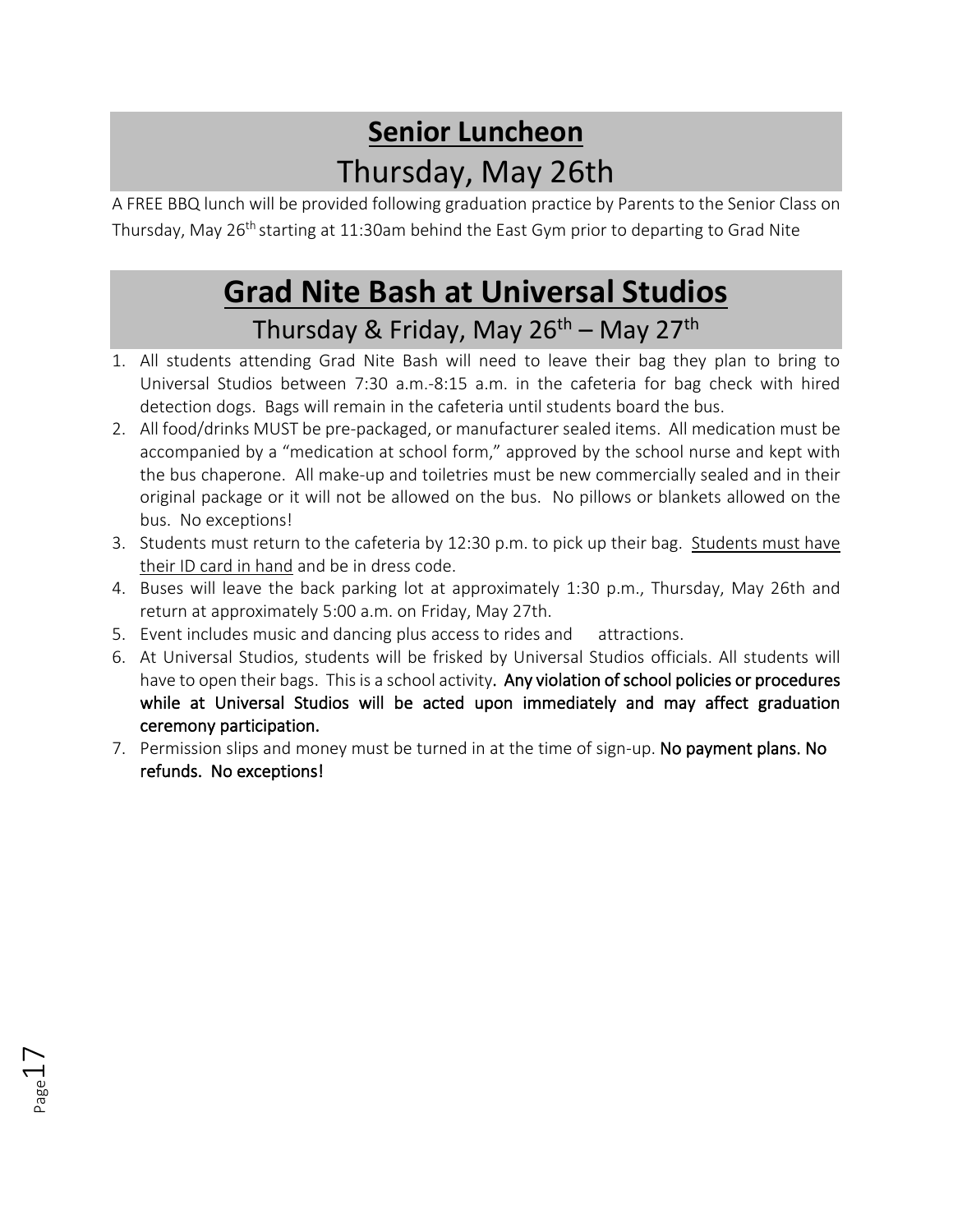#### Dress Policy

CUSD dress code enforced for all CUSD students. NOT ACCEPTABLE per Universal Studios policy: Any clothing affiliated with a school, sports team, group, club, etc. (i.e., letterman jackets, school logos, etc.). No revealing clothing. No shoes with skate wheels. All backpacks, hip packs, bags, or purses larger than 8.5" x 11". No food or beverages.

\*\*Universal Studios Security has the right to refuse anyone into Grad Nite Bash that they deem not appropriately dressed for the event. \*\*

# **Junior / Senior Prom A Night in Hollywood** Saturday, May 28<sup>th</sup>

- 1. The Prom will be held on Saturday, May 28th at Holland Park, West 3855 N. Bryan Ave, Fresno, Ca 93723)
- 2. Dance begins at 7:00 p.m. and ends at 10:00 p.m.
- 3. Bids will be available for both Juniors and Seniors at school.
- 4. (A \$5-dollar discount will apply with a student Activities Pass) A parent signed dance contract is required for each student and guest to buy a bid. Bid prices: \$55 for a single. Tickets go on Sale Monday, May 16<sup>th</sup>.
- 5. Guidelines for formal dresses: dresses that are strapless or have a spaghetti strap are acceptable. Dresses should not expose bare midriffs or have inappropriate keyhole designs or other cutouts and should be appropriate in length. Dresses should follow the other guidelines standards within the CUSD dress code. Guidelines for tuxedos/suits: collared shirt with tie (necktie or bow tie), formal jackets dress pants and dress shoes.
- 6. Guests may not exceed 20 yrs. of age and must have valid proof of age, (i.e., CA driver's license) and a guest pass. No guest younger than 9<sup>th</sup> grade will be allowed. Guest Passes are due to SRC.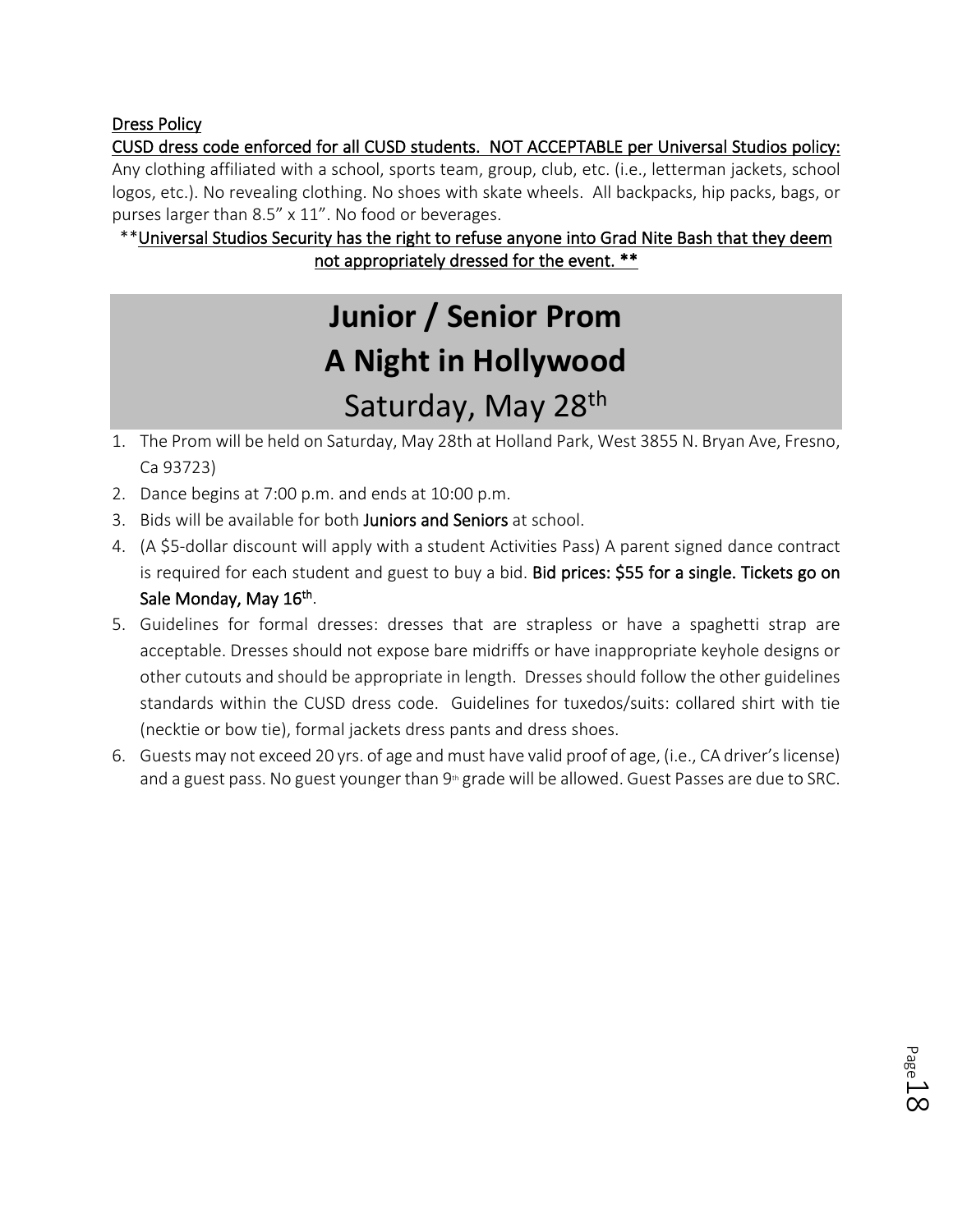- 7. Kenny Gilman Photography will be taking photographs. Picture packages can be purchased at the dance.
- 8. Students must arrive by 8:00 p.m. and stay until 9:30 p.m. unless each student's own parent picks them up.
- 9. Students must be picked up by 10:00 p.m. or may forfeit the next Senior Activity.

### **Baccalaureate Class of 2022 Celebration**

### Sunday, May 29th

Location: Peoples Church 7172 N. Cedar Ave, Fresno, CA 93720

Senior Class students participating in Baccalaureate should arrive at 3:00 p.m.

Arrive in a gown and go directly into the church.

Doors will open at 3:30 p.m. for families.

(Seating is on a first come basis)

Baccalaureate Celebration: 4:00 p.m.

The Clovis West Baccalaureate Senior Class Ceremony is a Christian Ceremony which has been a longstanding tradition for Clovis West. It is put on by the students and parents. Though not mandatory, all Clovis West Seniors are invited to join in, regardless of religious or non-religious affiliation. All Clovis West parents, family, friends, staff and the community are invited to attend. Reflections will be provided by invited Clovis West senior class students, parents, and guest speakers. Clovis West seniors who auditioned will perform. Light refreshments will follow the ceremony.

Baccalaureate Dress Code:

Graduation gowns

#### Baccalaureate Committee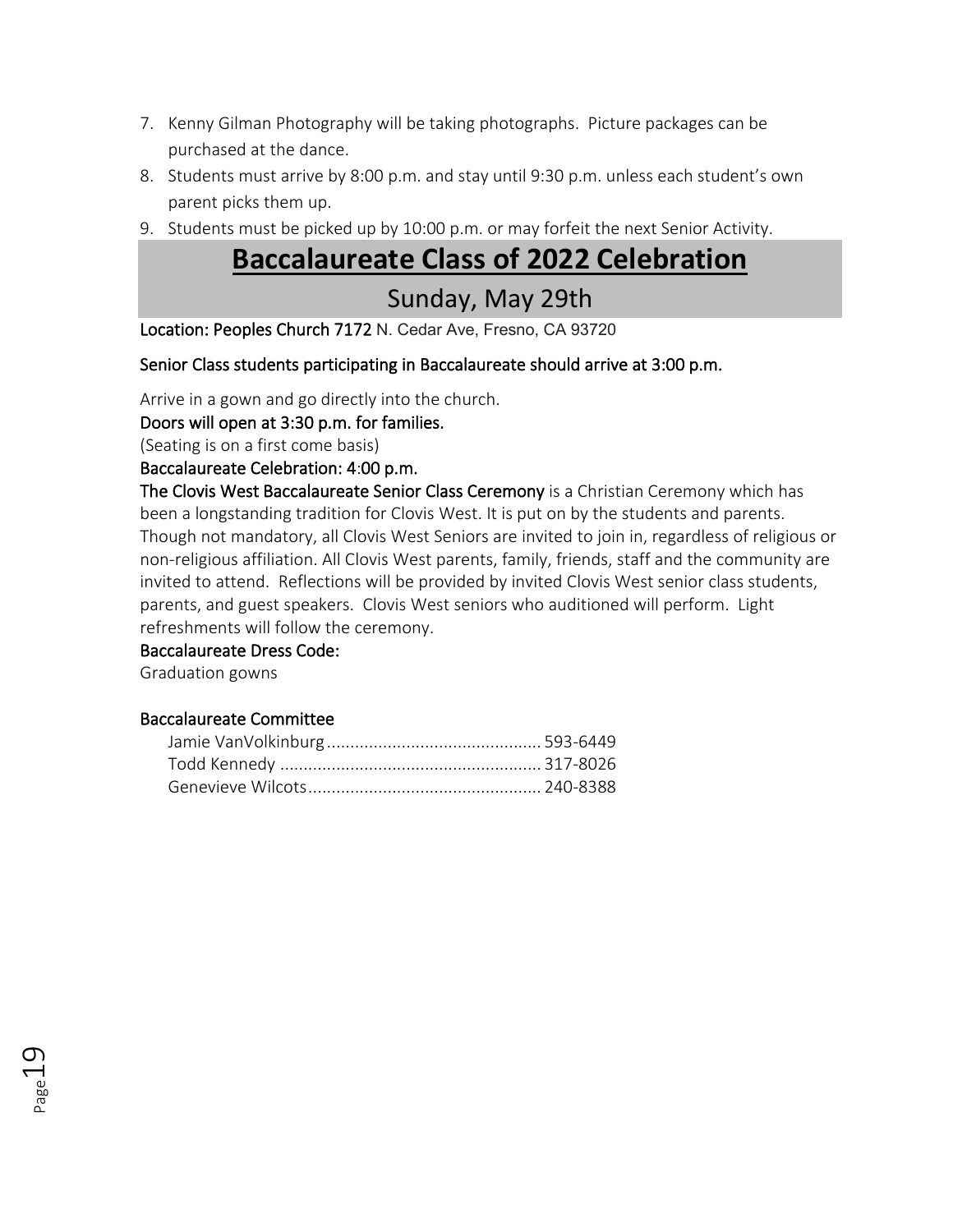## **Graduation Rehearsal # 3**

### Tuesday, May 31st

The third rehearsal will be held on Tuesday, May 31st beginning at 7:30 a.m. at CWHS in the West Gym. \* All graduates who plan to participate in the Graduation ceremony must be ON TIME and attend ALL REHEARSALS! NO EXCEPTIONS! All students must be in dress code, show their senior ID card and have no outstanding obligations to participate in graduation rehearsal. Graduation practice may run until 12:00 noon each day. Please plan accordingly.

### **Graduation Rehearsal # 4**

### Wednesday, June 1st

The fourth rehearsal will be held on Wednesday, June  $1<sup>st</sup>$  beginning at 7:30 a.m. at CWHS in the West Gym. \* All graduates who plan to participate in the Graduation ceremony must be ON TIME and attend ALL REHEARSALS! NO EXCEPTIONS! All students must be in dress code, show their senior ID card and have no outstanding obligations to participate in graduation rehearsal. Graduation practice may run until 12:00 noon each day. Please plan accordingly.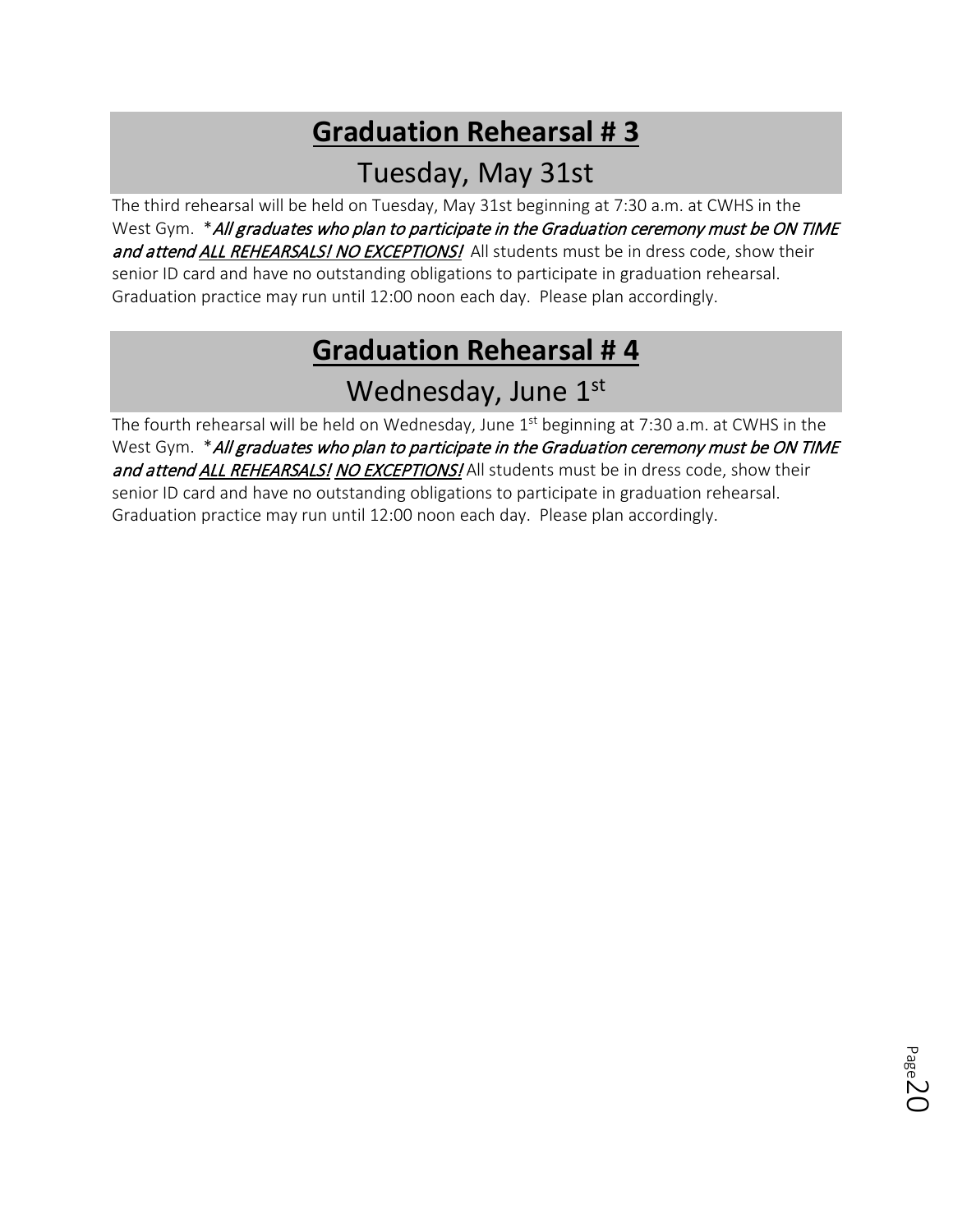## **Graduation Rehearsal # 5**

### Thursday, June 2nd

- 1. The final graduation rehearsal will be held on Thursday, June 2nd beginning at 7:30 a.m. SHARP at Golden Eagle Field at Veterans Memorial Stadium. Plan on heavy traffic. Be early!
- 2. Seniors should report to the bleachers inside VMS Stadium. WALK ON THE TRACK and STAY OFF GRASS PLEASE. Seniors will provide their own transportation to and from the stadium and must park in the parking lot closest to the stadium on Nees Ave.
- 3. Items to be covered at the rehearsal include an overview of the Graduation exercise, a message from our Clovis West Area Superintendent, run through of the entire program, and procedures to be followed graduation night.
- 4. Rehearsal will last until mastery is achieved.
- 5. Seniors will be excused after the rehearsal and will not return to Clovis West.

\*All graduates who plan to participate in the Graduation ceremony must be on time and attend ALL REHEARSALS! All students must be in dress code, show their Senior ID card and must have cleared all obligations to participate in graduation rehearsal.

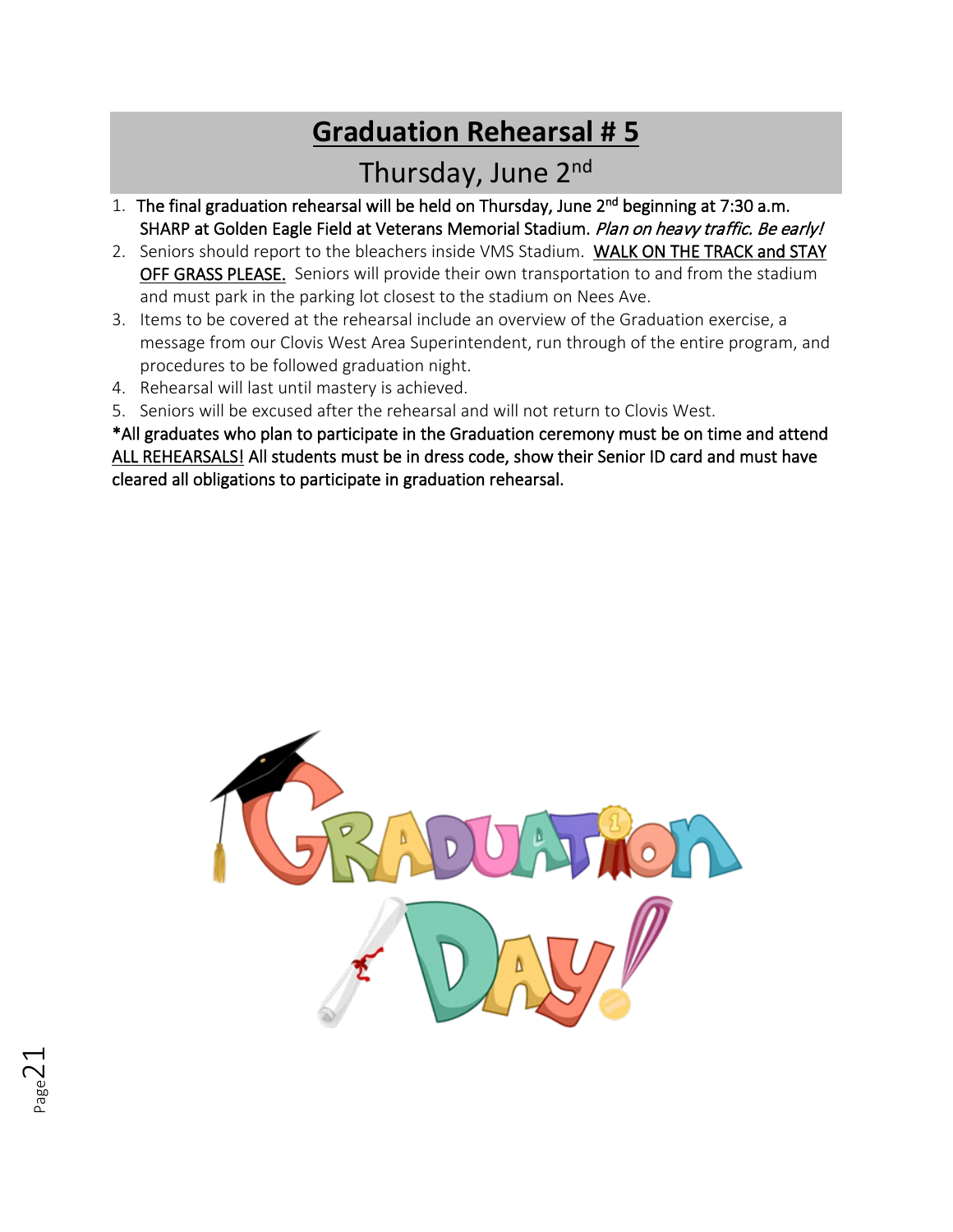### **Graduation**

Remember, graduation is certainly an exciting event for the graduates, but more importantly, it is a time for the Governing Board to ceremoniously honor the graduates and teaching staff. At no time should the formality of the Graduation Ceremony be violated. Your behavior is a direct reflection of you, your school, and your family.

The graduation robes signify your class unity. The ceremony is the Governing Board's forum to represent the community honoring the graduates of Clovis West. This is a formal occasion. Therefore, all graduates are expected to behave in a manner that respects the formality of the ceremony.

A student may be removed for any action that draws undue attention to an individual. Fireworks, noise makers, beach balls, frisbees, cell phones or similar inappropriate distractions are strictly forbidden and will be confiscated at the entrance by staff and officers. Throwing hats and other means of disrupting the ceremony will not be allowed.

Remember, it is a privilege, not a right to participate in the Graduation Ceremony.

Clovis West is under no obligation to allow anyone who violates the rules and procedures in the handbook or any other school district policy, to participate in the Graduation ceremony.

Violators will be removed from the ceremony and will receive their diplomas at a later date. The school will determine when during the summer and under what conditions the diploma will ultimately be given.

In order to participate in the graduation ceremony, each participant must sign the graduation contract, agreeing to abide by the specific code of dress and behavior for the ceremony. This signed contract must be on file with the school.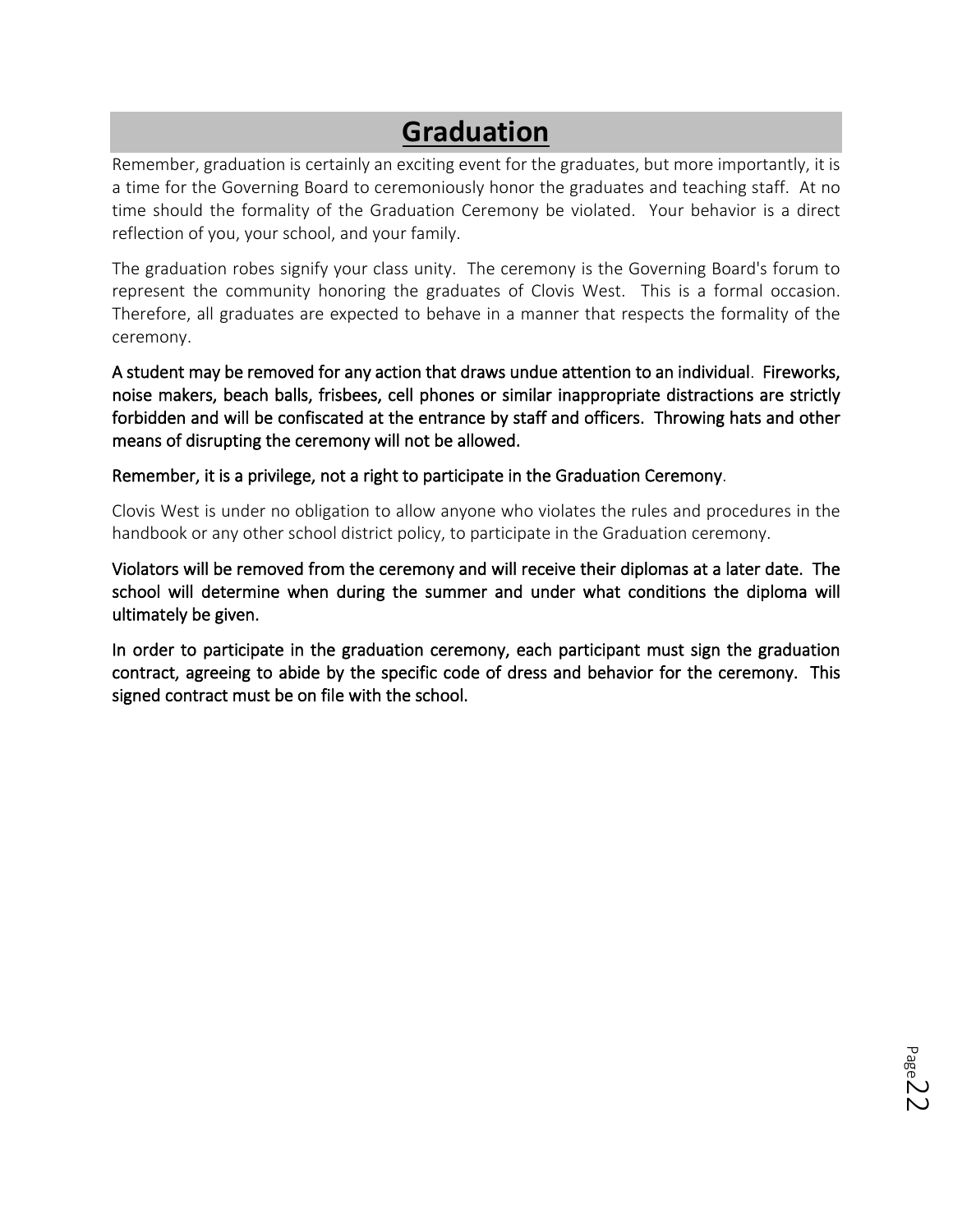### **Graduation Attire**

The Graduation Ceremony presents the Class of 2022 to the parents, faculty, invited guests, and the Clovis West community. The Graduation Ceremony is a celebration of our student's scholastic achievement.

#### With this in mind, the following must be adhered to:

- 1. Students must wear semi-formal attire/formal attire. This includes suit and tie, slacks with shirt and tie, dresses, dress pants/skirt with blouse, etc.
- 2. Students must wear dress shoes. No athletic or tennis shoes, Birkenstocks, sandals, crocks or combat boots. We recommend low heeled shoes.
- 3. All dresses/tops must have at least 2" shoulder straps. Long dresses are permitted but must be pinned up, so they do not fall below the hem line of the graduation gown. All clothing must meet CUSD Dress Code regulations.
- 4. A collar will accompany graduation gowns for females.
- 5. Caps will be worn flat on the head with the point aimed straight ahead.
- 6. Tassels will be worn on the left side of the cap.
- 7. The only acceptable accessories to the standard cap and gown are the CSF Life Gold Card, National Honor Society Sash, Symbol of Academic Distinction Medallion. Requests for any other accessory must be submitted to the Deputy Principal at least two weeks prior to the graduation ceremony. The Deputy Principal will notify the student whether the item is approved prior to the graduation ceremony.
- 8. All students will be checked by the faculty for proper attire and grooming. Those students in violation will not participate in the graduation ceremony.

Page23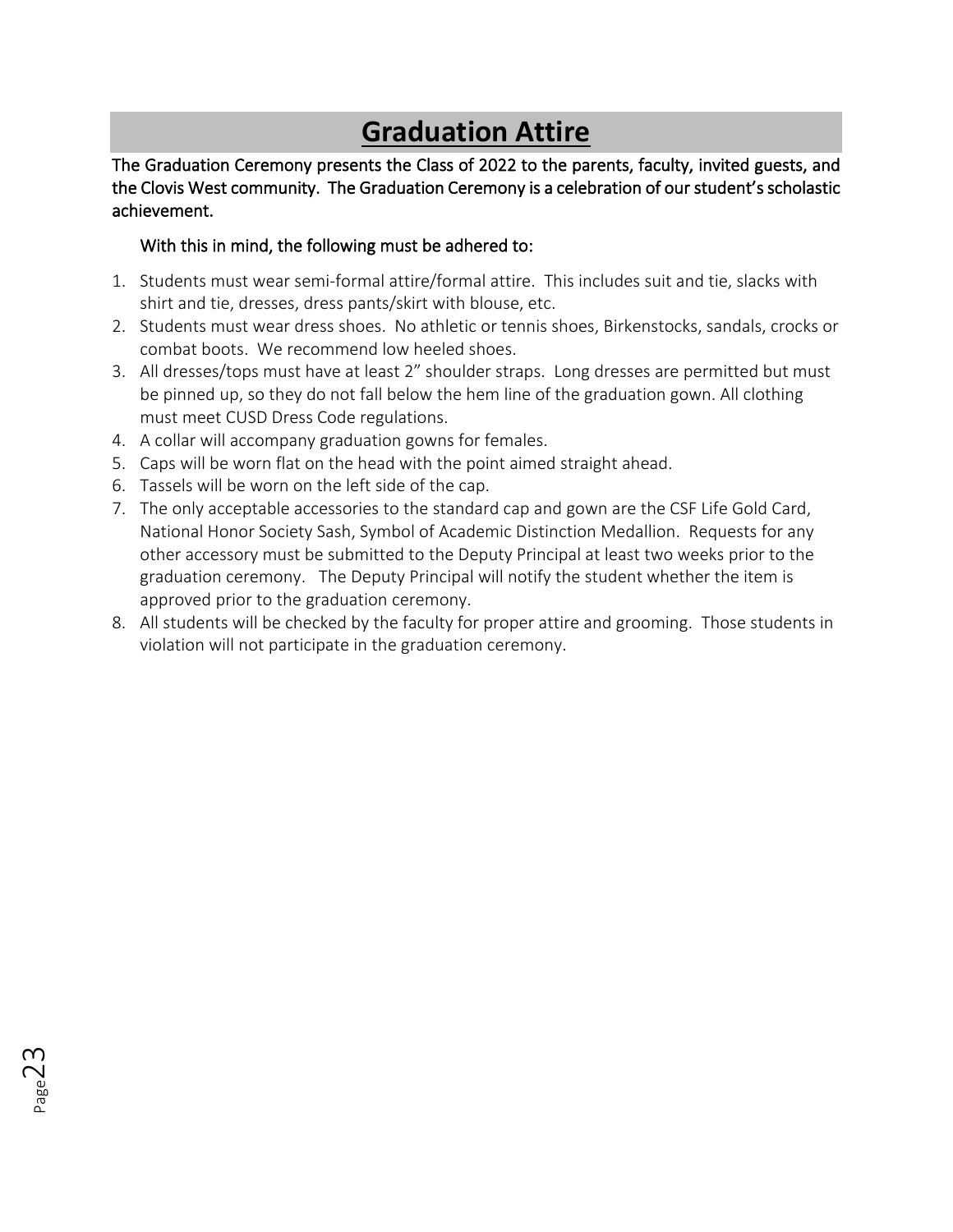# **Graduation Ceremony Veterans Memorial Stadium**

Thursday, June 2nd

6:00 p.m. Gates Open

7:15 p.m. Processional

### 7:30 p.m. Ceremony Begins

- 1. Graduates will need to report to Buchanan High School Building 100, at 6:00 p.m. Plan on heavy traffic around the stadium. Be early!
- 2. Each graduate will be checked at entry for proper attire.
- 3. After the ceremony, each graduate will receive their diploma and case at Veterans Stadium.
- 4. Students who have thrown their caps or disrupted the ceremony in any way will not receive their diploma that evening and appropriate consequences will result.
- 5. Following the ceremony, family and friends may meet the graduates on the practice field by the field house for approximately 25 minutes to take pictures before graduates are asked to clear the field.
- 6. No artificial noise made, signs or balloons will be allowed into the stadium.

Page 24